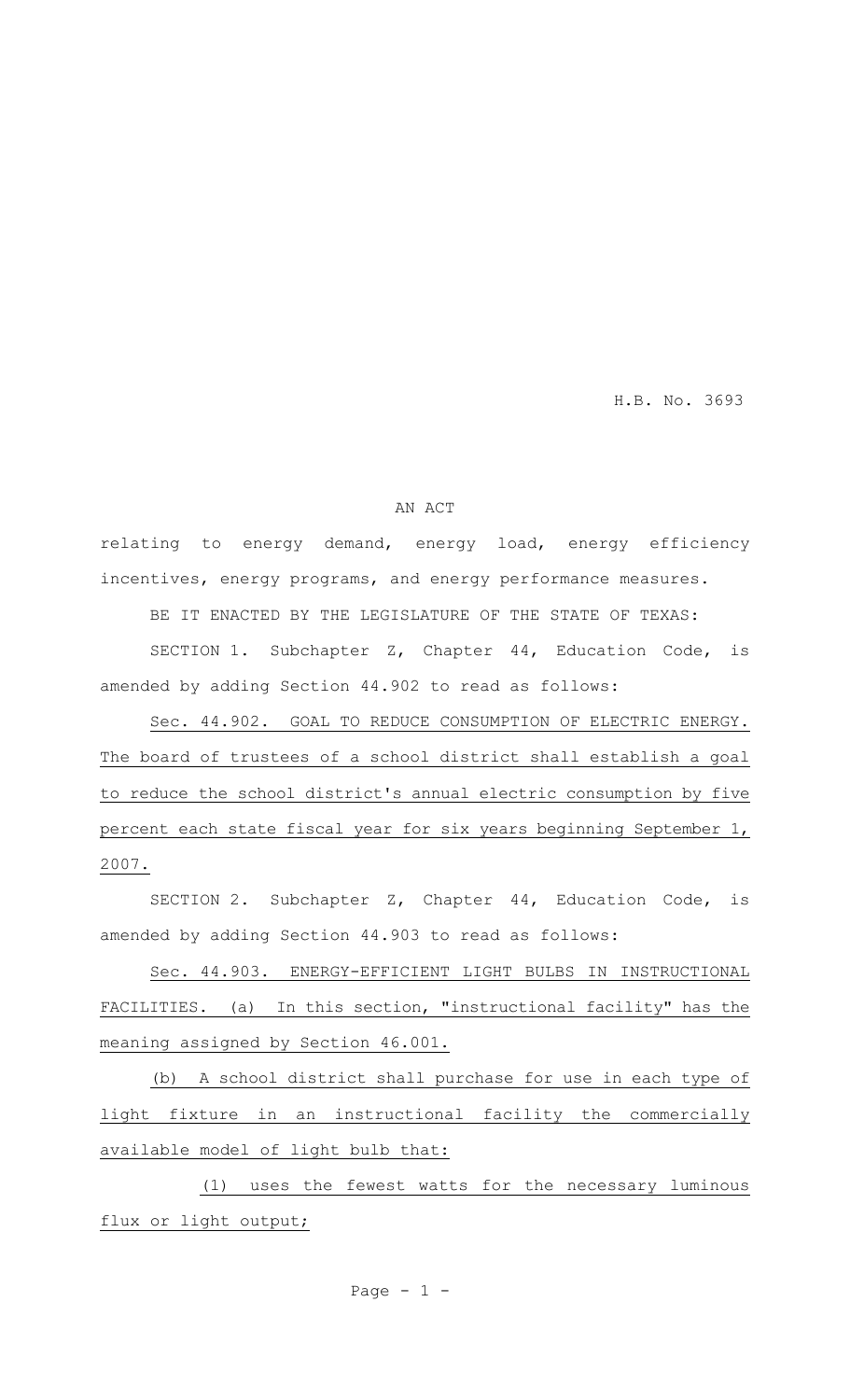H.B. No. 3693 (2) is compatible with the light fixture; and

(3) is the most cost-effective, considering the factors described by Subdivisions (1) and (2).

SECTION 3. Subchapter Z, Chapter 51, Education Code, is amended by adding Section 51.9271 to read as follows:

Sec. 51.9271. ENERGY-EFFICIENT LIGHT BULBS IN EDUCATIONAL AND HOUSING FACILITIES. (a) In this section, "housing facility" has the meaning assigned by Section 53.02.

(b) An institution of higher education shall purchase for use in each type of light fixture in an educational or housing facility the commercially available model of light bulb that:

(1) is compatible with the light fixture;

(2) uses the fewest watts for the necessary luminous flux or light output; and

(3) is the most cost-effective, considering the factors described by Subdivisions (1) and (2).

SECTION 4. Section 2155.068(d), Government Code, is amended to read as follows:

(d) As part of the standards and specifications program, the commission shall:

(1) review contracts for opportunities to recycle waste produced at state buildings;

(2) develop and update a list of equipment and appliances that meet the energy efficiency standards provided by Section 2158.301; and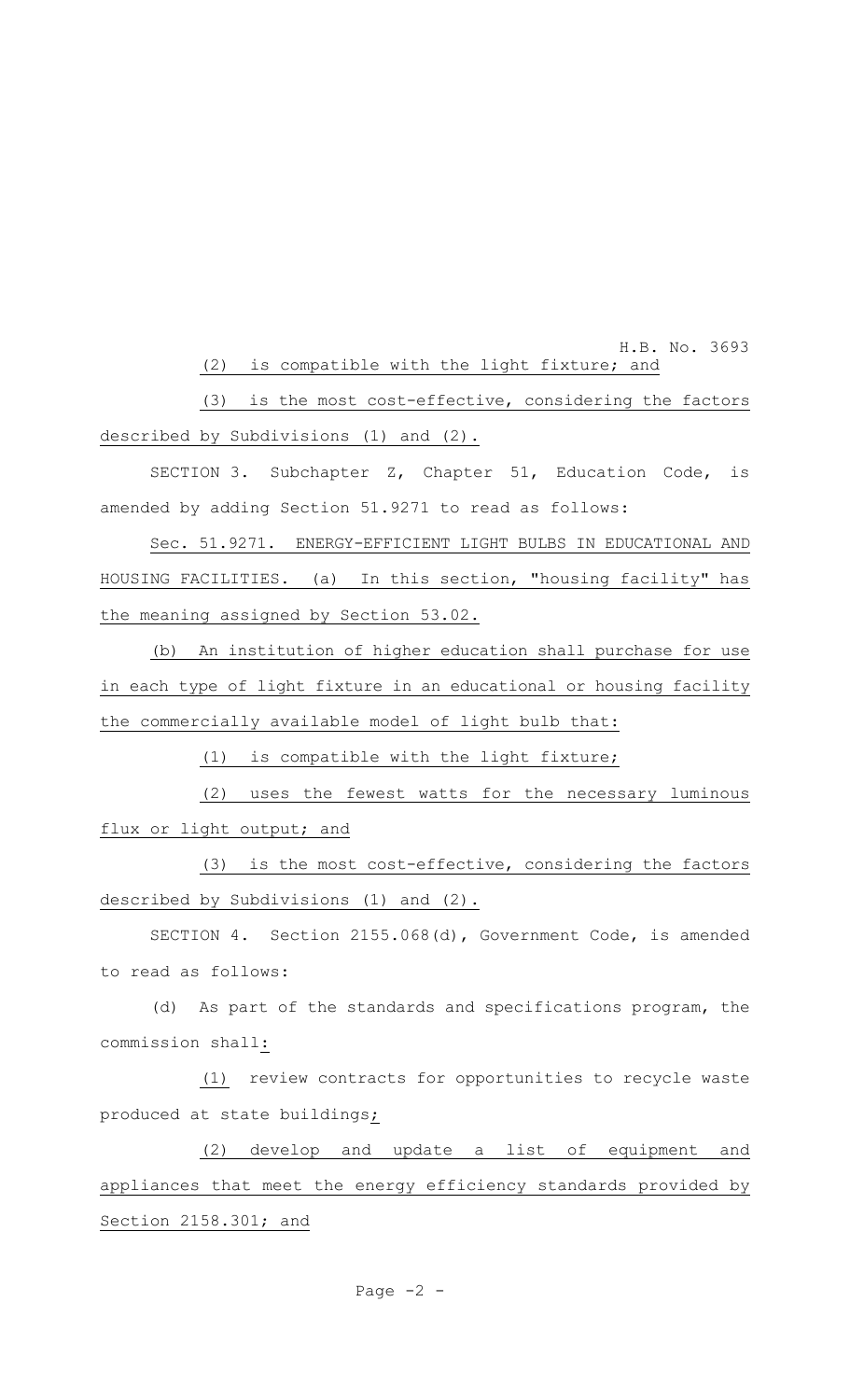H.B. No. 3693 (3) assist state agencies in selecting products under Section 2158.301, as appropriate.

SECTION 5. Chapter 2158, Government Code, is amended by adding Subchapter F to read as follows:

# SUBCHAPTER F. ENERGY AND EFFICIENCY STANDARDS FOR EQUIPMENT AND APPLIANCES

Sec. 2158.301. ENERGY CONSERVATION. If available and costeffective, a state agency shall purchase equipment and appliances for state use that meet or exceed:

(1) the federal energy conservation standards under Section 325, Energy Policy and Conservation Act (42 U.S.C. Section 6295), or a federal regulation adopted under that Act; or

(2) the federal Energy Star standards designated by the United States Environmental Protection Agency and the United States Department of Energy.

SECTION 6. Subchapter A, Chapter 2165, Government Code, is amended by adding Section 2165.008 to read as follows:

Sec. 2165.008. ENERGY-EFFICIENT LIGHT BULBS IN STATE BUILDINGS. A state agency or institution of higher education in charge and control of a state building shall purchase for use in each type of light fixture in the building the commercially available model of light bulb that:

(1) uses the fewest watts for the necessary luminous flux or light output; and

(2) is compatible with the light fixture.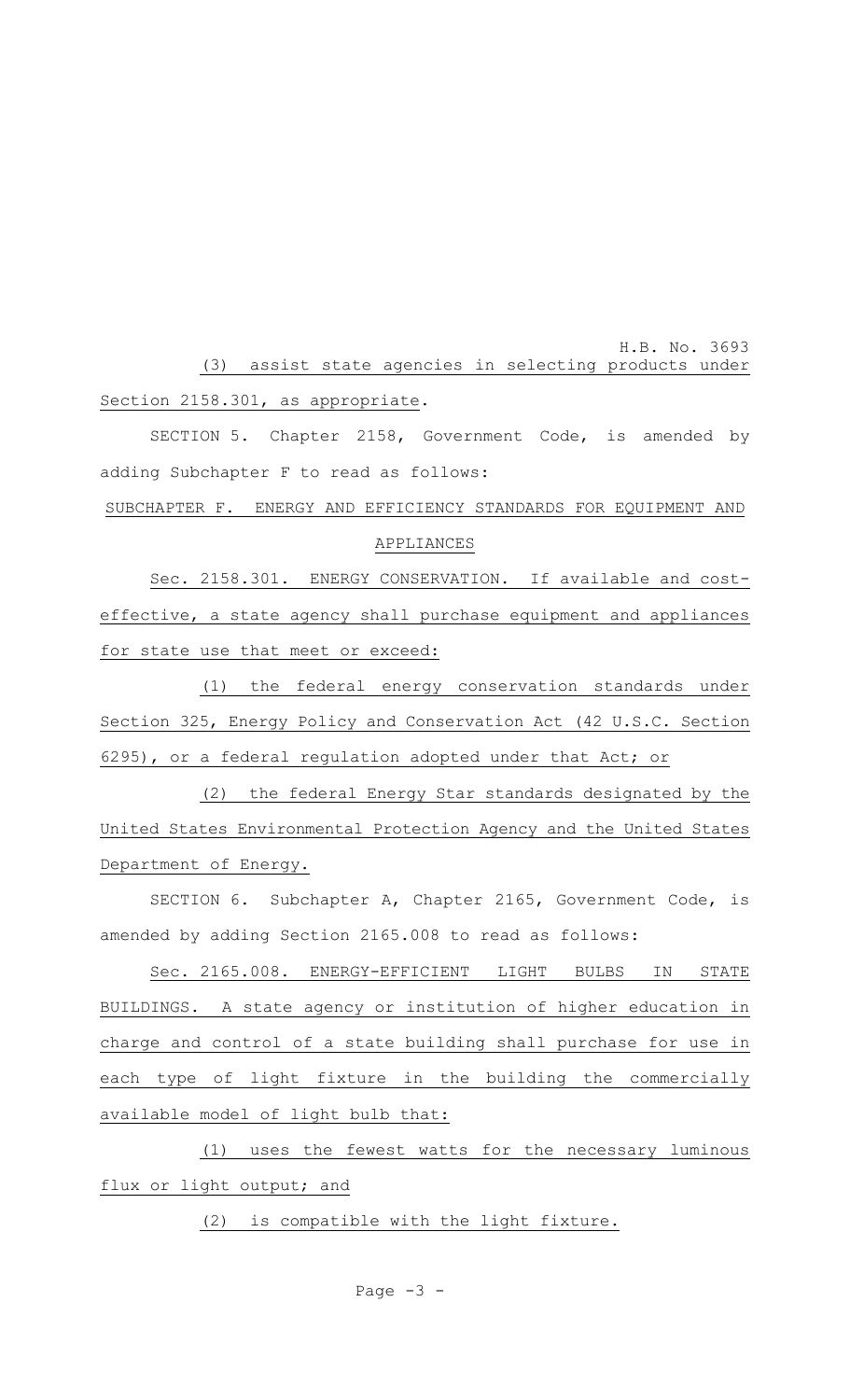H.B. No. 3693 SECTION 7. Subchapter B, Chapter 2165, Government Code, is amended by adding Section 2165.058 to read as follows:

Sec. 2165.058. VENDING MACHINES; ENERGY-SAVING DEVICE REQUIRED. (a) This section does not apply to a vending machine that contains a perishable food product, as defined by Section 96.001, Civil Practice and Remedies Code.

(b) The commission shall require an entity that owns or operates a vending machine located in a building owned or leased by the state to activate and maintain any internal energy-saving or energy-management device or option that is already part of the machine or contained in the machine.

(c) The commission shall require the use of an external energy-saving or energy-management device for each vending machine that:

(1) is located in a building owned or leased by the state;

#### (2) operates with a compressor; and

(3) does not have an activated and operational internal energy-saving or energy-management device or option.

(d) An entity that owns or operates a vending machine subject to this section is responsible for any expenses associated with the acquisition, installation, or maintenance of an energy-saving device required by this section.

(e) The commission may impose an administrative fine on an entity that operates a vending machine subject to this section in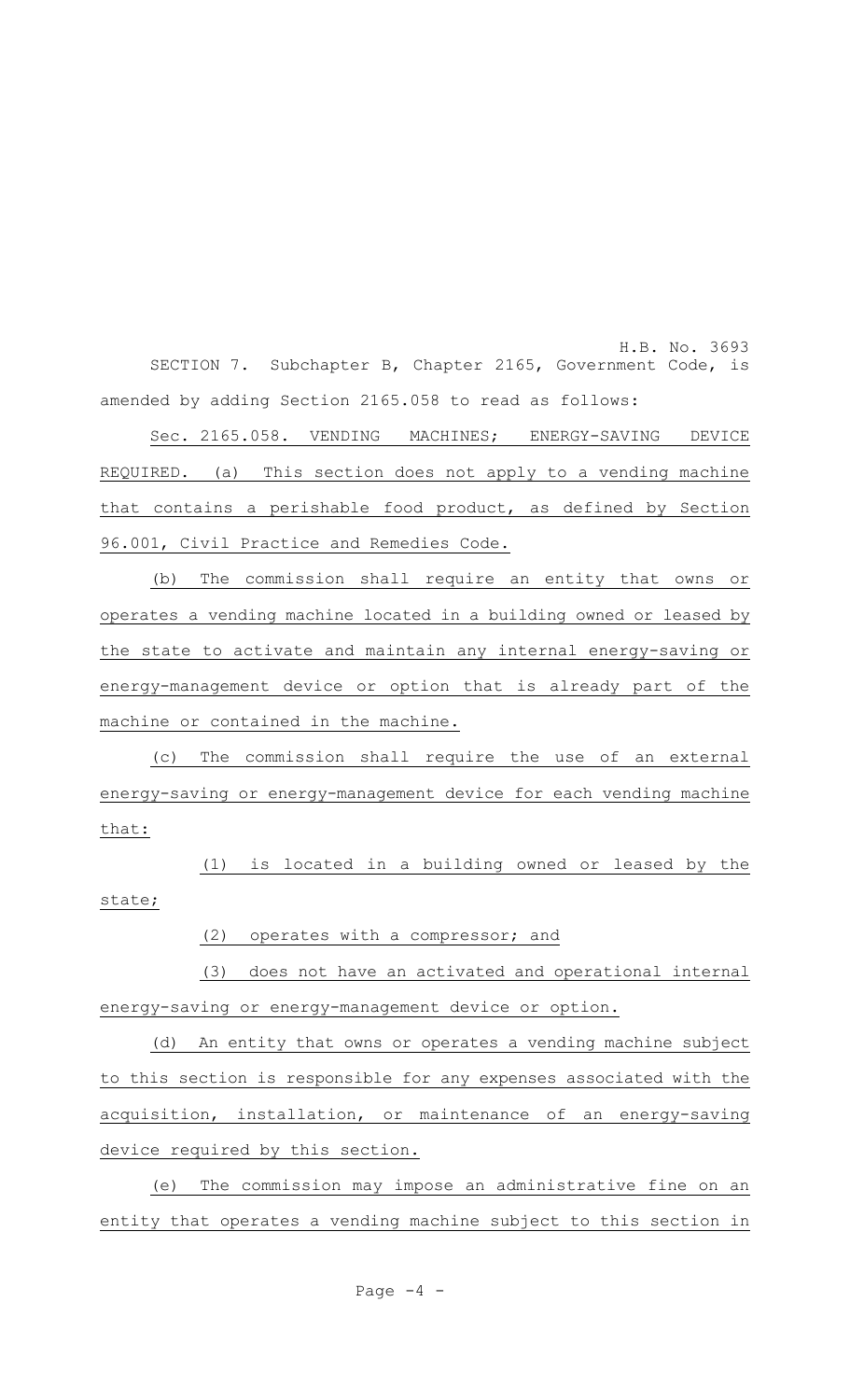H.B. No. 3693 an amount not to exceed \$250 a year for each machine found to be in violation of this section or rules adopted by the commission under this section.

(f) The commission shall adopt rules relating to the specifications for and regulation of energy-saving devices required by this section.

SECTION 8. Subtitle F, Title 10, Government Code, is amended by adding Chapter 2264 to read as follows:

CHAPTER 2264. REQUIRED PUBLICATION AND REPORTING BY GOVERNMENTAL

#### ENTITIES

Sec. 2264.001. RECORDING AND REPORTING OF ELECTRICITY, WATER, AND NATURAL GAS CONSUMPTION. (a) In this section, "governmental entity" means:

(1) a board, commission, or department of the state or a political subdivision of the state, including a municipality, a county, or any kind of district; or

(2) an institution of higher education as defined by Section 61.003, Education Code.

(b) Notwithstanding any other law, a governmental entity responsible for payments for electric, water, or natural gas utility services shall record in an electronic repository the governmental entity's metered amount of electricity, water, or natural gas consumed for which it is responsible to pay and the aggregate costs for those utility services. The governmental entity shall report the recorded information on a publicly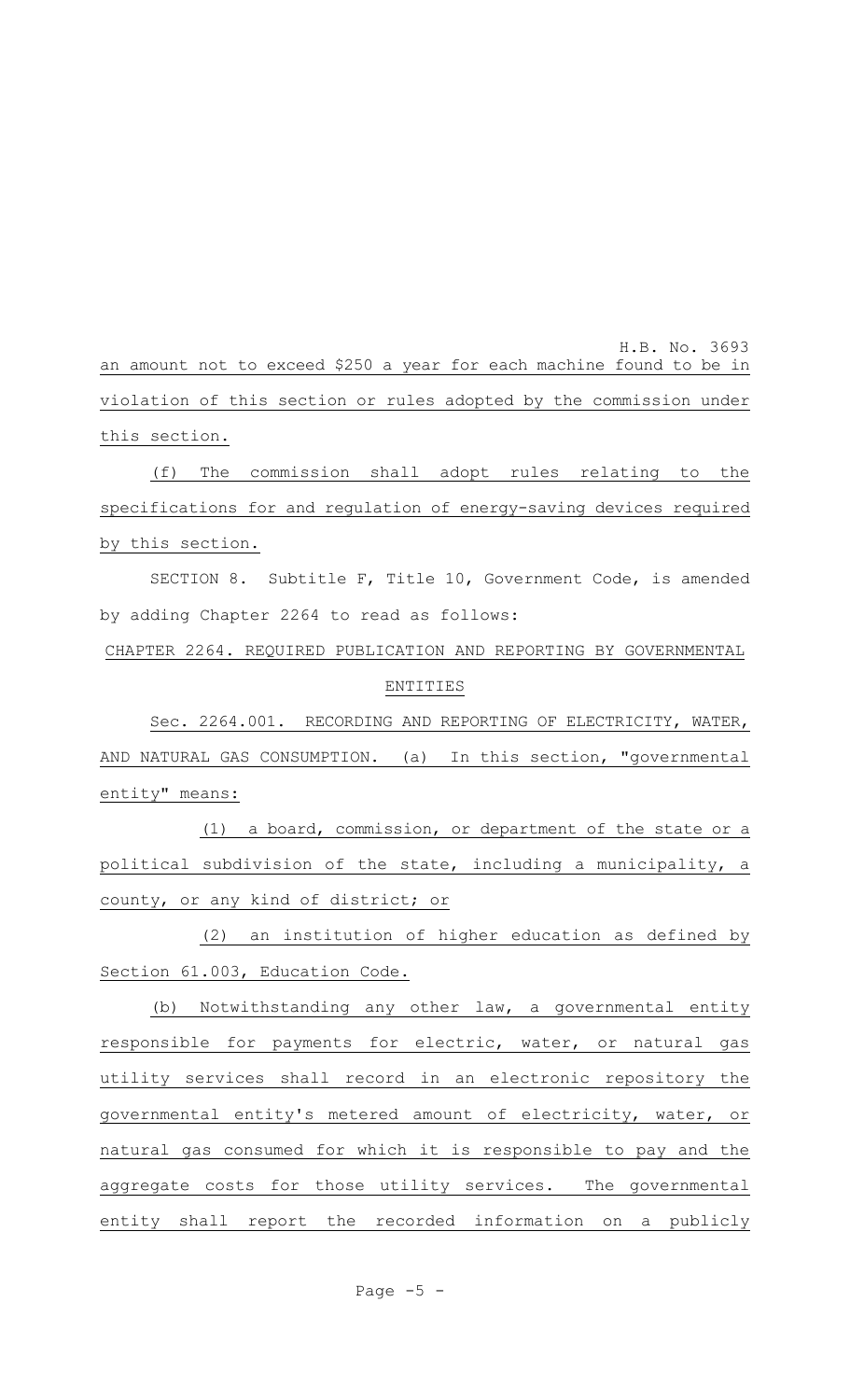H.B. No. 3693 accessible Internet website with an interface designed for ease of navigation if available, or at another publicly accessible location.

SECTION 9. Subchapter H, Chapter 2306, Government Code, is amended by adding Section 2306.187 to read as follows:

Sec. 2306.187. ENERGY EFFICIENCY STANDARDS FOR CERTAIN SINGLE AND MULTIFAMILY DWELLINGS. (a) A newly constructed single or multifamily dwelling that is constructed with assistance awarded by the department, including state or federal money, housing tax credits, or multifamily bond financing, must include energy conservation and efficiency measures specified by the department. The department by rule shall establish a minimum level of energy efficiency measures that must be included in a newly constructed single or multifamily dwelling as a condition of eligibility to receive assistance awarded by the department for housing construction. The measures adopted by the department may include: (1) the installation of Energy Star-labeled ceiling fans

in living areas and bedrooms;

(2) the installation of Energy Star-labeled appliances;

(3) the installation of Energy Star-labeled lighting in all interior units;

(4) the installation of Energy Star-labeled ventilation equipment, including power-vented fans, range hoods, and bathroom fans;

(5) the use of energy efficient alternative construction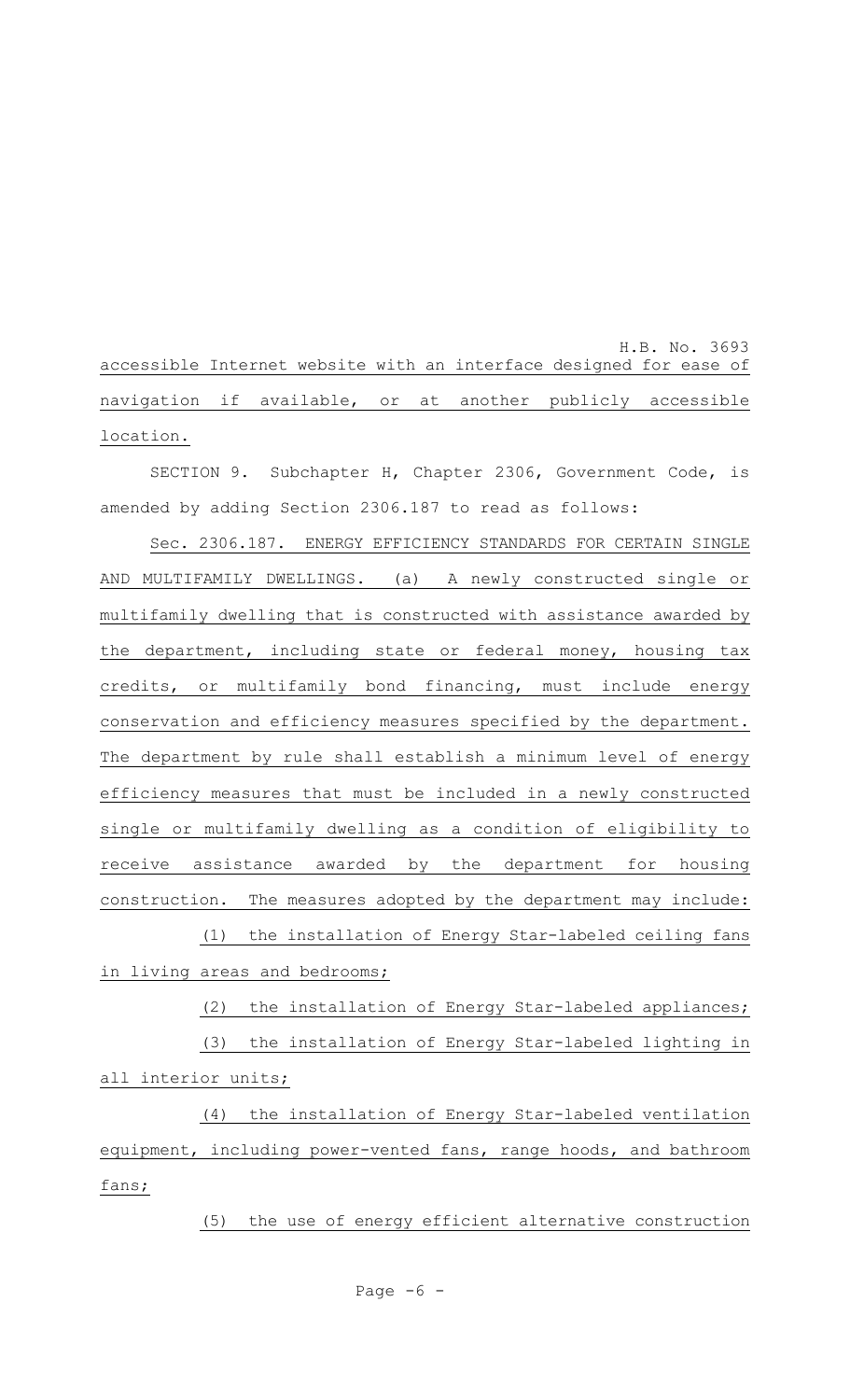H.B. No. 3693 material, including structural insulated panel construction;

(6) the installation of central air conditioning or heat pump equipment with a better Seasonal Energy Efficiency Rating (SEER) than that required by the energy code adopted under Section 388.003, Health and Safety Code; and

(7) the installation of the air ducting system inside the conditioned space.

(b) A single or multifamily dwelling must include energy conservation and efficiency measures specified by the department if:

(1) the dwelling is rehabilitated with assistance awarded by the department, including state or federal money, housing tax credits, or multifamily bond financing; and

(2) any portion of the rehabilitation includes alterations that will replace items that are identified as required efficiency measures by the department.

(c) The energy conservation and efficiency measures the department requires under Subsection (b) may not be more stringent than the measures the department requires under Subsection (a).

(d) The department shall review the measures required to meet the energy efficiency standards at least annually to determine if additional measures are desirable and to ensure that the most recent energy efficiency technology is considered.

(e) Subsections (a) and (b) do not apply to a single or multifamily dwelling that receives weatherization assistance money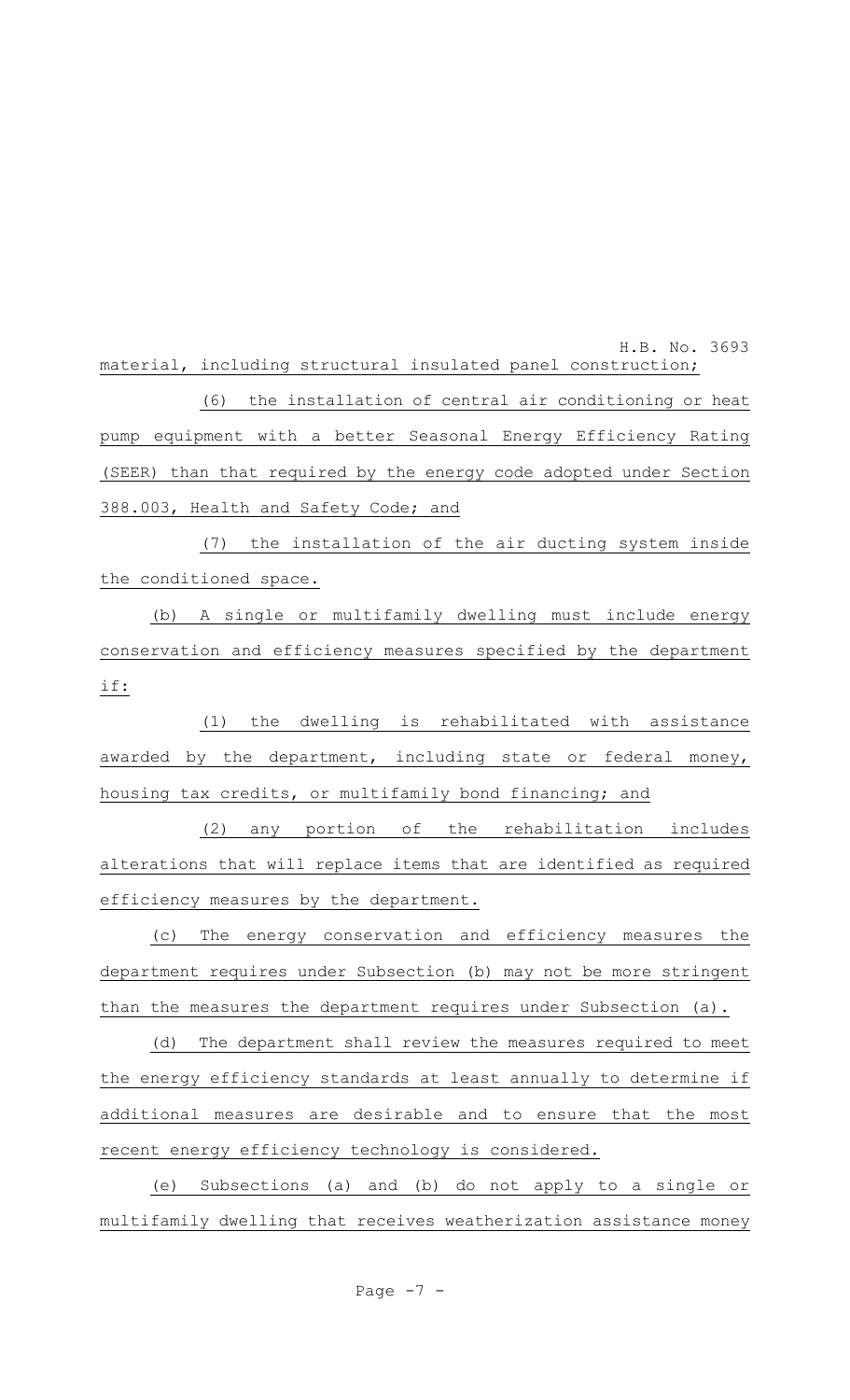H.B. No. 3693 from the department or money provided under the first-time homebuyer program.

SECTION 10. Section 301.038, Health and Safety Code, is amended to read as follows:

Sec. 301.038. PROVISION [COST] OF SERVICES; COSTS. (a) A cooperative association may provide services from a system to eligible institutions and may determine the amount to be charged for providing the services.

(b) Notwithstanding Sections 301.032 and 301.037, a cooperative association may provide from a system central heating and cooling services, including steam and heated and chilled water supply, to persons other than eligible institutions and may determine the amount to be charged for providing services.

SECTION 11. Section 388.003, Health and Safety Code, is amended by adding Subsections  $(b-1)$ ,  $(b-2)$ , and  $(b-3)$  to read as follows:

(b-1) If the State Energy Conservation Office determines, based on written recommendations from the laboratory, that the energy efficiency provisions of the latest published editions of the International Residential Code or the International Energy Conservation Code for residential or commercial energy efficiency and air quality are equivalent to or more stringent than the provisions of editions adopted under Subsection (a) or (b), the office by rule may adopt and substitute in the energy code the equivalent or more stringent editions for of the initial editions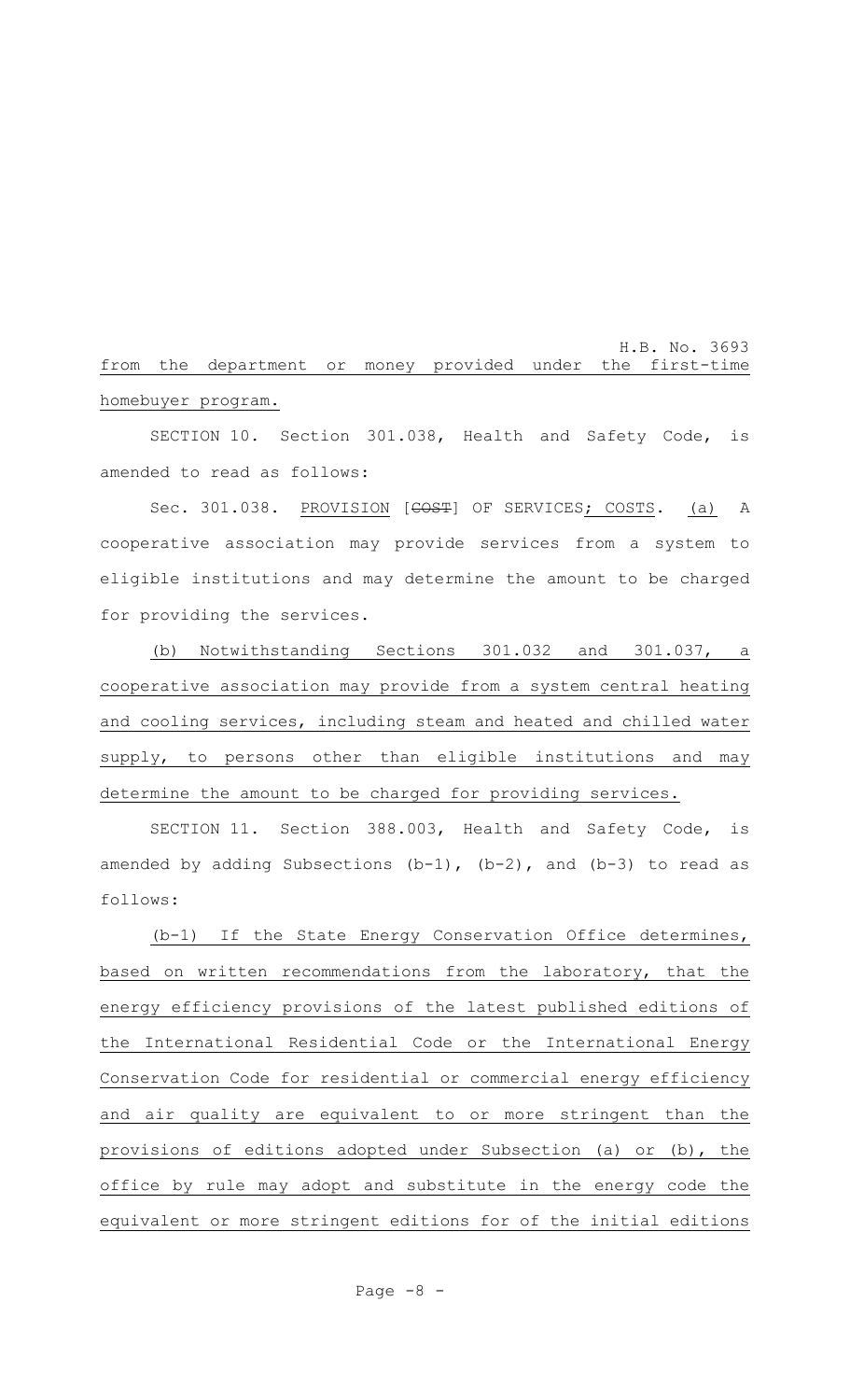H.B. No. 3693 described by Subsection (a) or (b). If the State Energy Conservation Office adopts the latest published editions of the International Residential Code or the International Energy Conservation Code into the energy code, the office shall establish an effective date for the new editions that is not earlier than nine months after the date of adoption. The laboratory shall submit recommendations concerning the latest published editions of the International Residential Code or the International Energy Conservation Code not later than six months after publication of new editions.

(b-2) The State Energy Conservation Office by rule shall establish a procedure for allowing an opportunity for persons who have an interest in the adoption of energy efficiency codes under Subsection (b-1) to comment on a code considered for adoption, including:

(1) commercial and residential builders;

#### (2) architects;

- (3) engineers;
- (4) county and other local government authorities; and
- (5) environmental groups.

(b-3) In developing written recommendations under Subsection (b-1), the laboratory shall consider the comments submitted under Subsection (b-2).

SECTION 12. Section 388.005, Health and Safety Code, is amended to read as follows: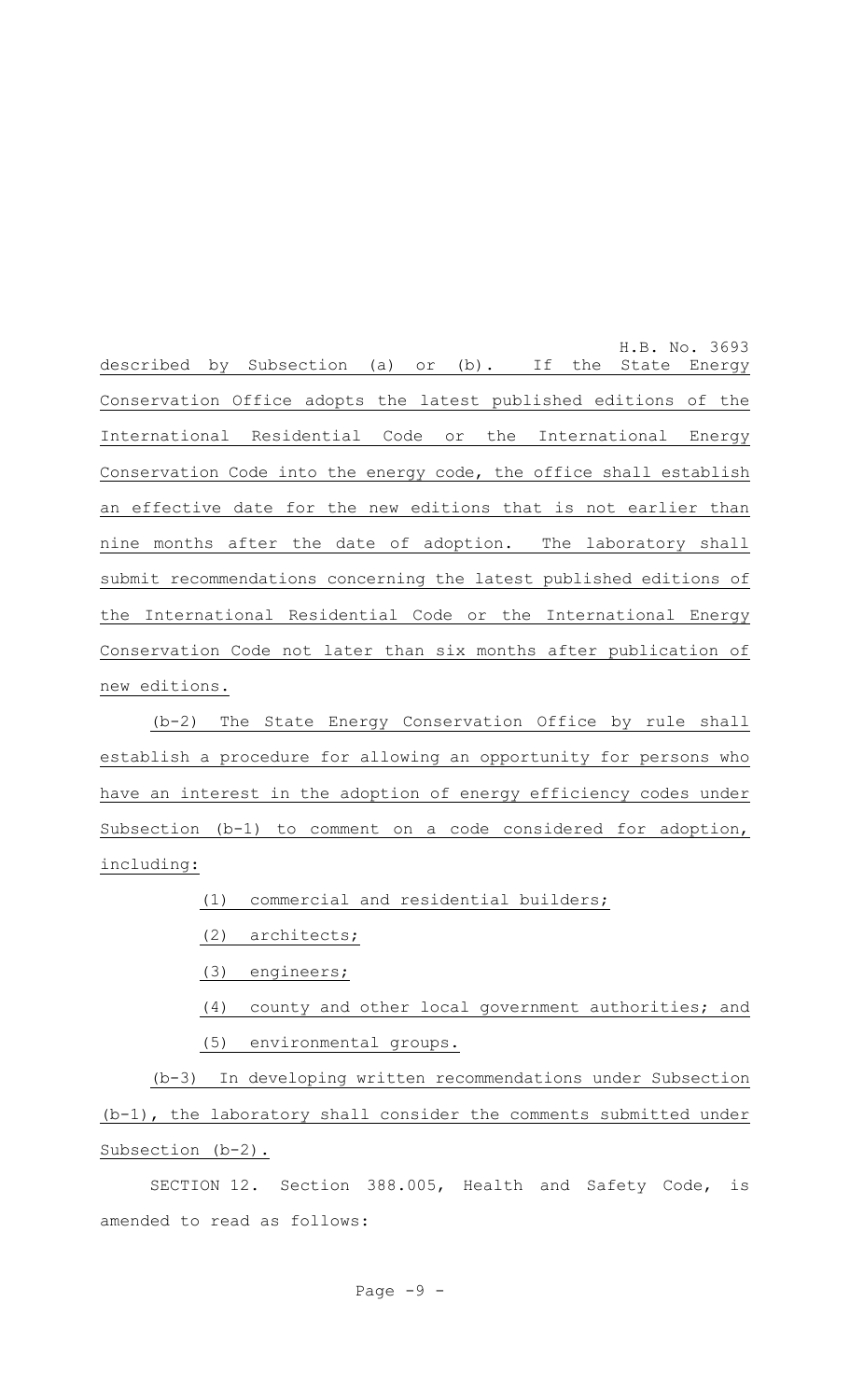H.B. No. 3693 Sec. 388.005. ENERGY EFFICIENCY PROGRAMS IN CERTAIN GOVERNMENTAL ENTITIES [POLITICAL SUBDIVISIONS]. (a) In this section:

(1) "Institution of higher education" includes an institution of higher education as defined by Section 61.003, Education Code, and a private institution of higher education that receives funding from the state.

(2) "Political [, "political] subdivision" means:

(A)  $[$   $(1)$  an affected county; or

(B)  $[+2+]$  any political subdivision in a nonattainment area or in an affected county other than:

(i)  $[A + A)$  a school district; or

(ii) [(B)] a district as defined by Section 36.001 or 49.001, Water Code, that had a total annual electricity expense of less than \$200,000 in the previous fiscal year of the district.

(3) "State agency" means a department, commission, board, office, council, or other agency in the executive branch of state government that is created by the constitution or a statute of this state and has authority not limited to a geographical portion of the state.

(b) Each political subdivision, institution of higher education, or state agency shall implement all energy efficiency measures that meet the standards established for a contract for energy conservation measures under Section 302.004(b), Local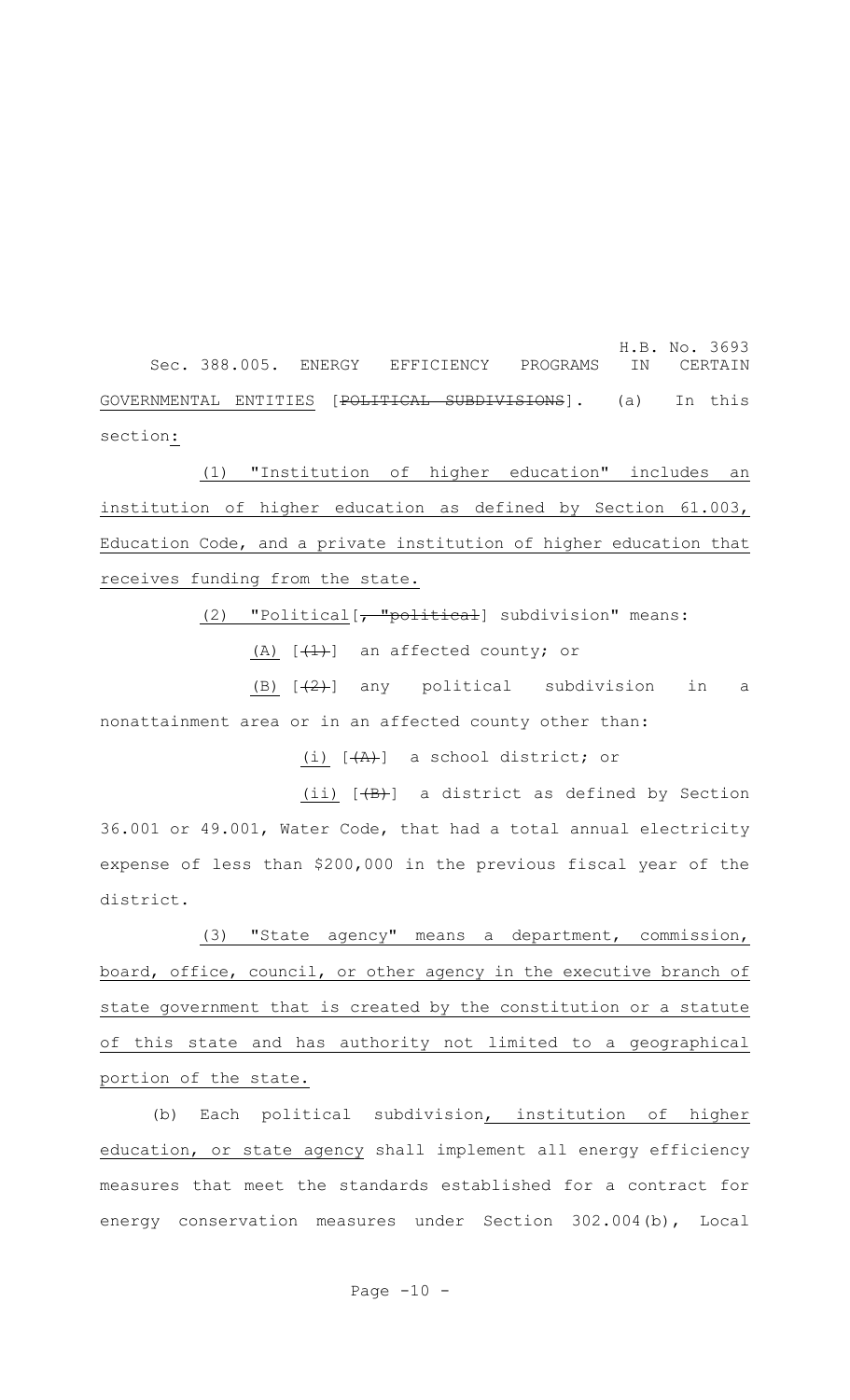H.B. No. 3693 Government Code, in order to reduce electricity consumption by the existing facilities of the entity [the political subdivision].

(c) Each political subdivision, institution of higher education, or state agency shall establish a goal to reduce the electric consumption by the entity [political subdivision] by five percent each state fiscal year for six [five] years, beginning September 1, 2007 [January 1, 2002].

(d) A political subdivision, institution of higher education, or state agency that does not attain the goals under Subsection (c) must include in the report required by Subsection (e) justification that the entity [political subdivision] has already implemented all available measures.

(e) A political subdivision, institution of higher education, or state agency annually shall report to the State Energy Conservation Office, on forms provided by that office, regarding the entity's [political subdivision's] efforts and progress under this section. The State Energy Conservation Office shall provide assistance and information to the entity [political subdivisions] to help the entity [the political subdivisions] meet the goals set under this section.

(f) This section does not apply to a state agency or an institution of higher education that the State Energy Conservation Office determines that, before September 1, 2007, adopted a plan for conserving energy under which the agency or institution established a percentage goal for reducing the consumption of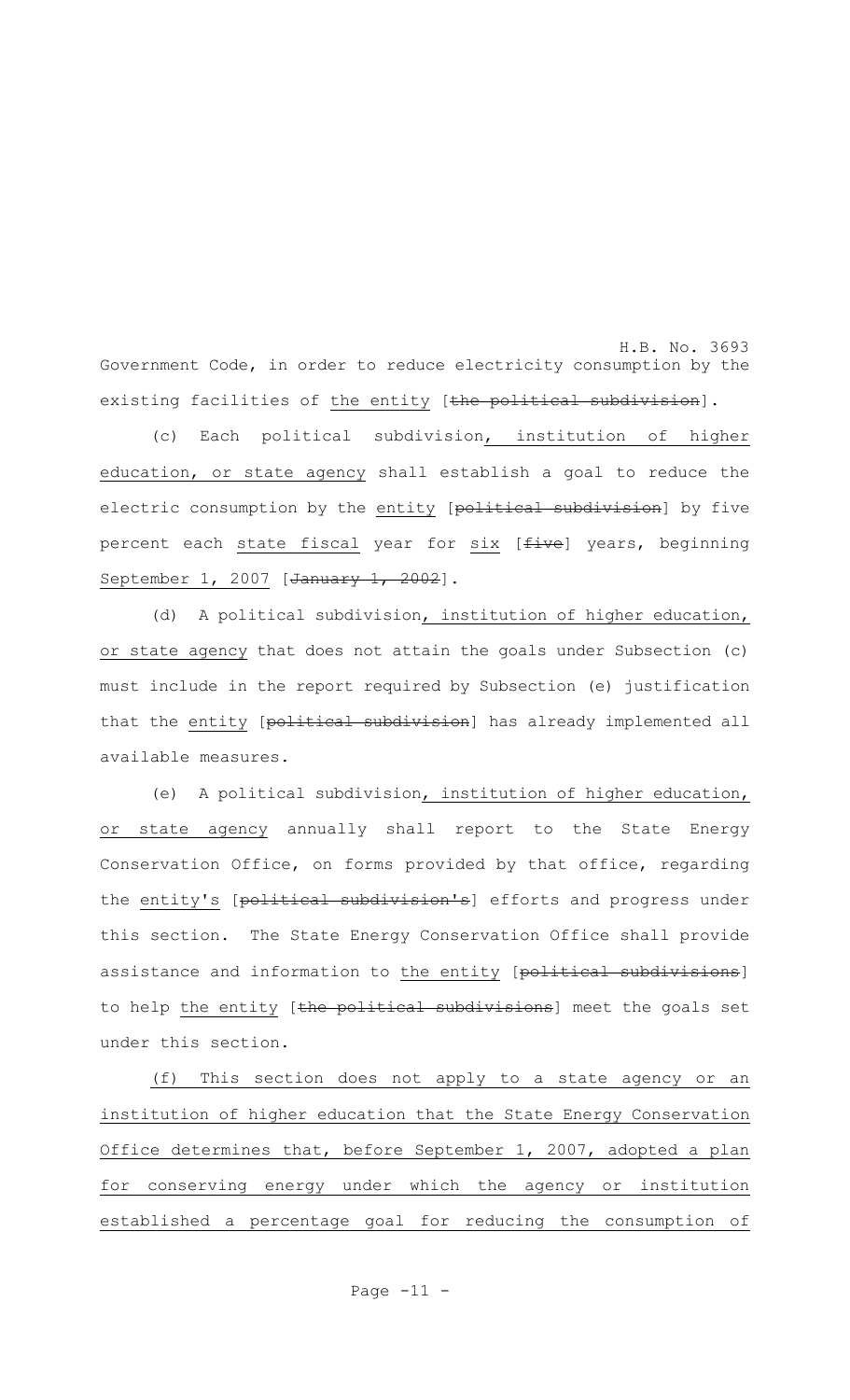H.B. No. 3693 electricity. The exemption provided by this section applies only while the agency or institution has an energy conservation plan in effect and only if the agency or institution submits reports on the conservation plan each calendar quarter to the governor, the Legislative Budget Board, and the State Energy Conservation Office.

SECTION 13. Section 388.008, Health and Safety Code, is amended by amending Subsections (a) and (c) and adding Subsection (d) to read as follows:

(a) The laboratory shall develop a standardized report format to be used by providers of home energy ratings. The laboratory may develop different report formats for rating newly constructed residences from those for existing residences. The form must be designed to give potential buyers information on a structure's energy performance, including:

- (1) insulation;
- (2) types of windows;
- (3) heating and cooling equipment;
- (4) water heating equipment;
- (5) additional energy conserving features, if any;

(6) results of performance measurements of building tightness and forced air distribution; and

(7) an overall rating of probable energy efficiency relative to the minimum requirements of the International Energy Conservation Code or the energy efficiency chapter of the International Residential Code, as appropriate.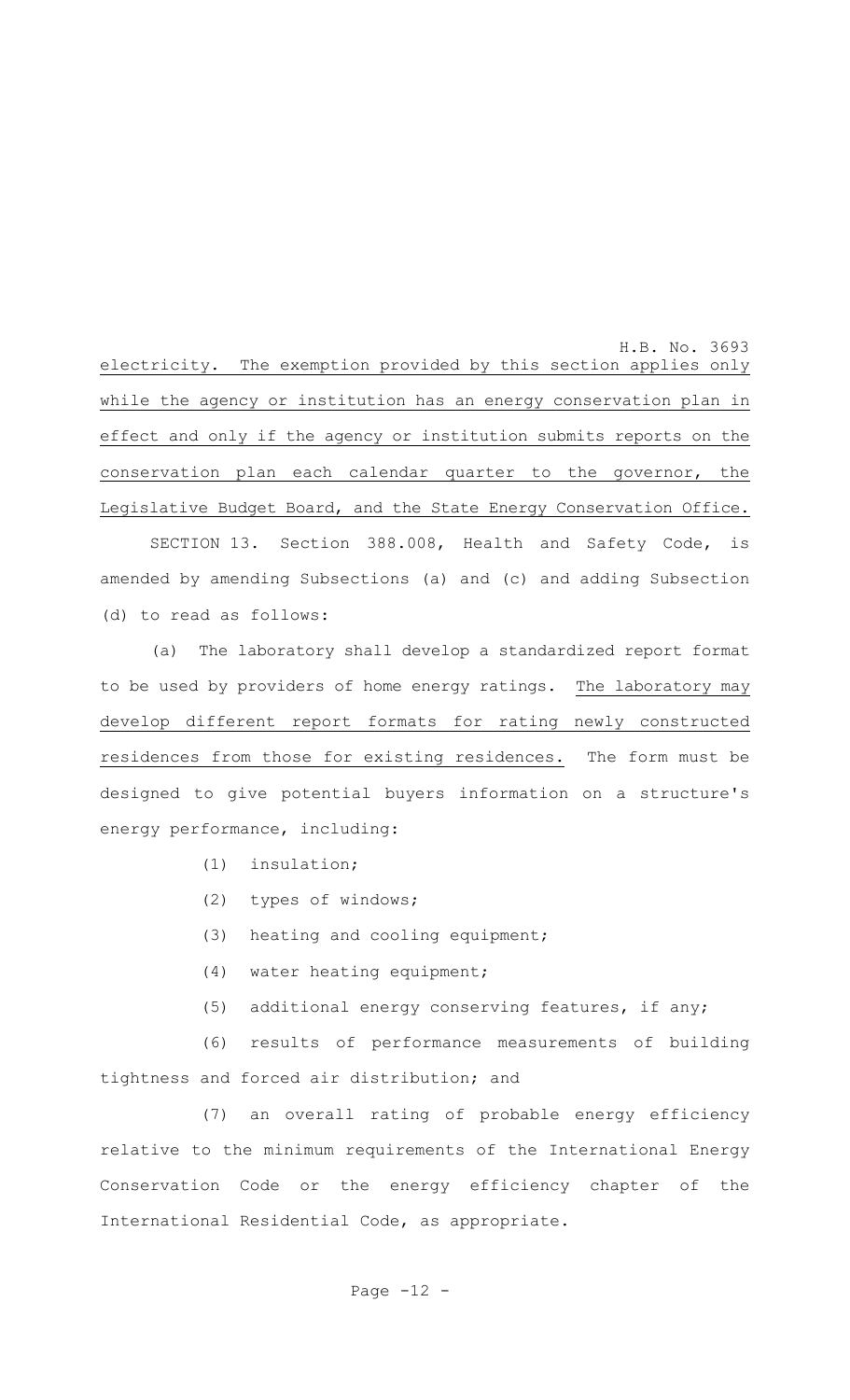H.B. No. 3693 (c) The laboratory may cooperate with an industry organization or trade association to:

(1) develop guidelines for home energy ratings;

(2) provide training for individuals performing home energy ratings and providers of home energy ratings; and

(3) provide a registry of completed ratings for newly constructed residences and residential improvement projects for the purpose of computing the energy savings and emissions reductions benefits of the [The] home energy ratings program [shall be implemented by September 1, 2002].

(d) The laboratory shall include information on the benefits attained from this program in an annual report to the commission.

SECTION 14. The heading to Section 74.3013, Property Code, is amended to read as follows:

Sec. 74.3013. DELIVERY OF MONEY FOR RURAL SCHOLARSHIP, [AND] ECONOMIC DEVELOPMENT, AND ENERGY EFFICIENCY ASSISTANCE.

SECTION 15. Sections 74.3013(a), (b), (e), (f), and (g), Property Code, are amended to read as follows:

(a) Notwithstanding and in addition to any other provision of this chapter or other law, a nonprofit cooperative corporation may deliver reported money to a scholarship fund for rural students,  $[**or**]$  to stimulate rural economic development, or to provide energy efficiency assistance to members of electric cooperatives, instead of delivering the money to the comptroller as prescribed in Section 74.301.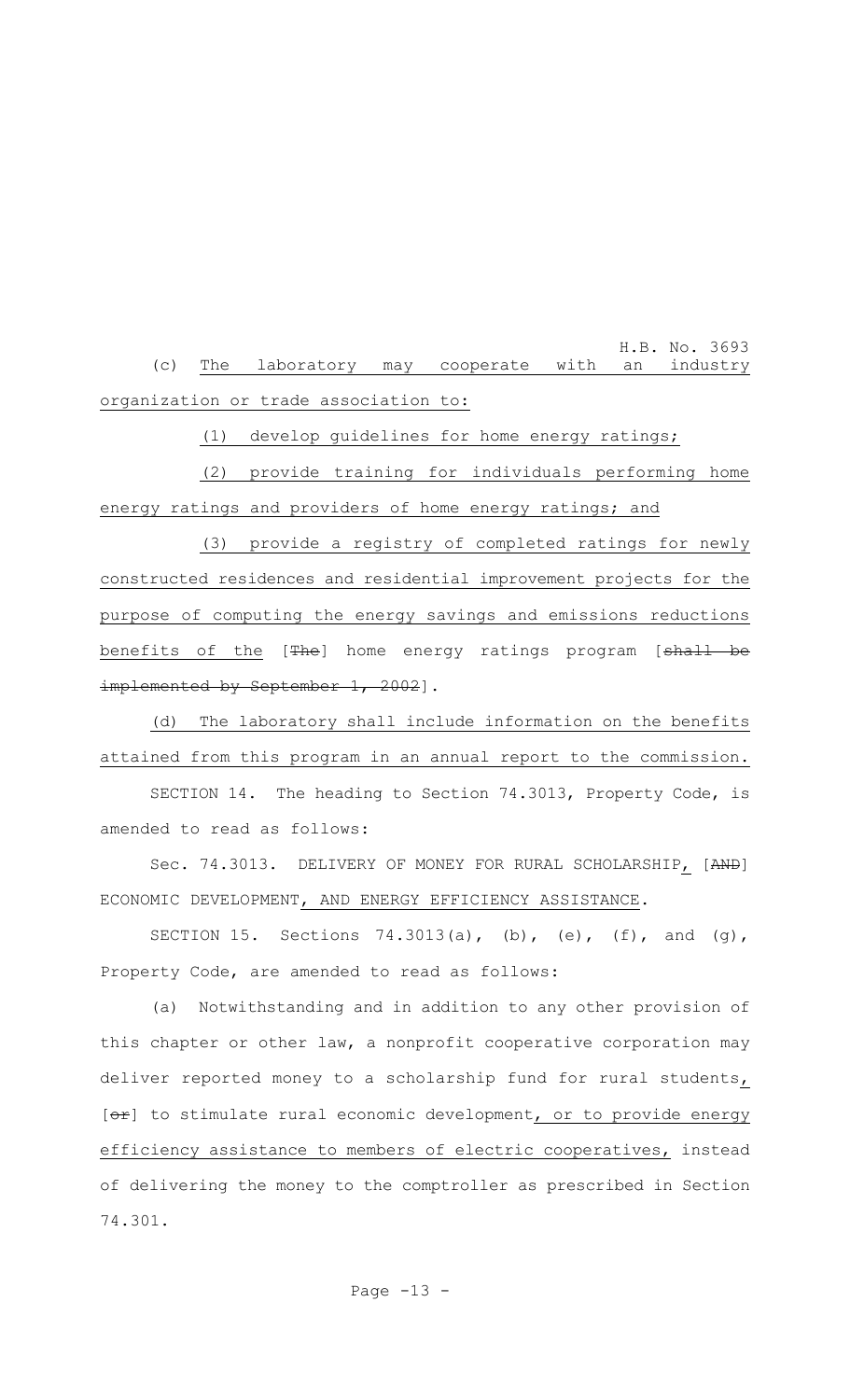H.B. No. 3693 (b) A nonprofit cooperative corporation may deliver the money under this section only:

(1) to a scholarship fund established by one or more nonprofit cooperative corporations in this state to enable students from rural areas to attend college, technical school, or other postsecondary educational institution; [and]

(2) to an economic development fund for the stimulation and improvement of business and commercial activity for economic development in rural communities; and

(3) to an energy efficiency assistance fund to assist members of an electric cooperative in reducing their energy consumption and electricity bills.

(e) The comptroller shall prescribe forms and procedures governing this section, including forms and procedures relating to:

(1) notice of presumed abandoned property;

(2) delivery of reported money to a scholarship,  $[ $\theta$  +  $\theta$ ]$ economic development fund, or energy efficiency assistance fund;

(3) filing of a claim; and

(4) procedures to allow equitable opportunity for participation by each nonprofit cooperative corporation in the state.

(f) During a state fiscal year the total amount of money that may be transferred by all nonprofit cooperative corporations under this section may not exceed \$2  $[$ \$ $+$ ] million. No more than 20 percent of each nonprofit cooperative's funds eligible for delivery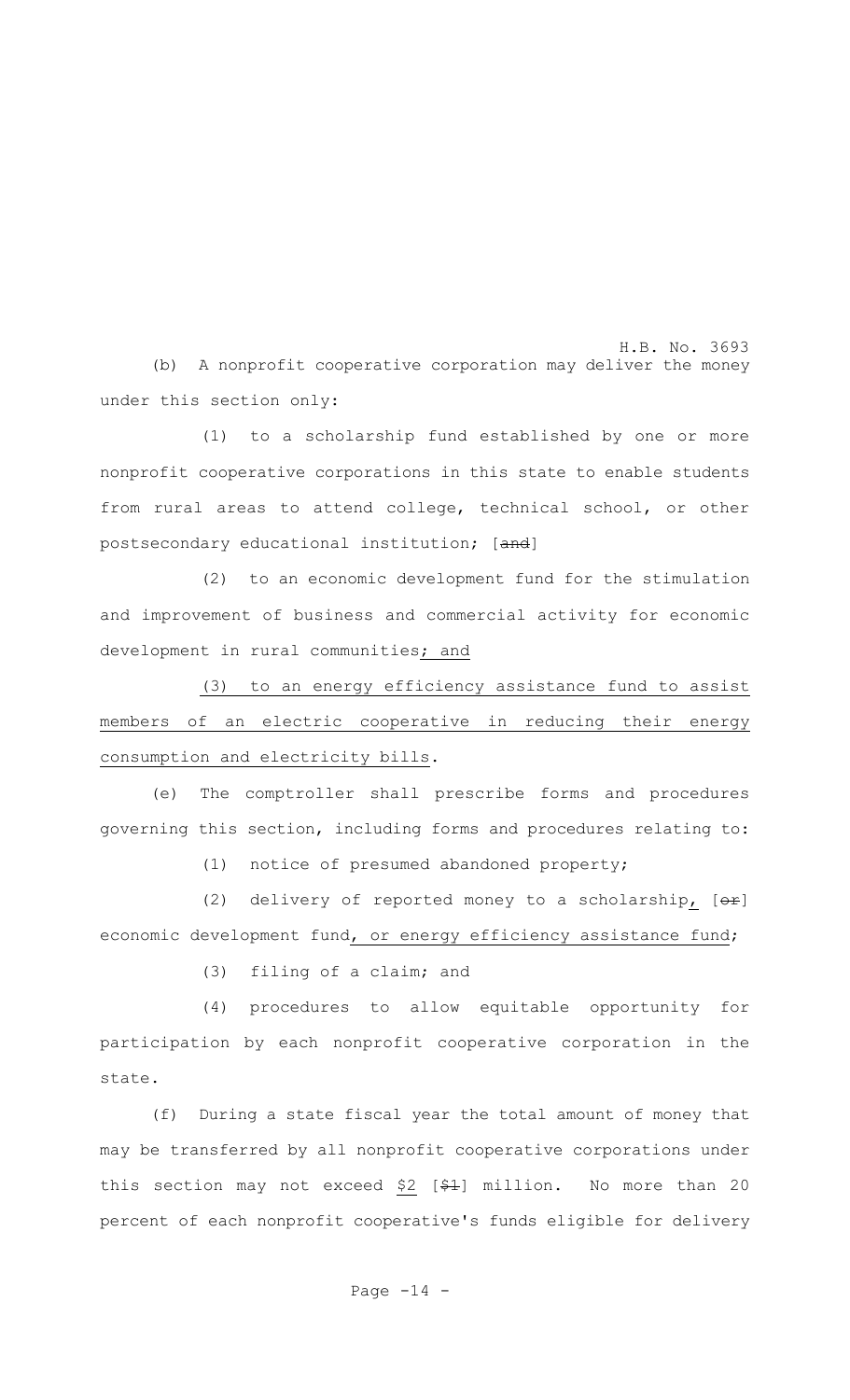H.B. No. 3693 under this section shall be used for economic development. The comptroller shall adopt procedures to record the total amount of money transferred annually [to allow equitable opportunity for participation with preference given to corporations already providing similar scholarship opportunities in other states].

(g) Nonprofit cooperative corporations may combine [economie development] funds from other sources with any [economie development] funds delivered under this section. In addition, such cooperatives may engage in other business and commercial activities, in their own behalf or through such subsidiaries and affiliates as deemed necessary, in order to provide and promote educational opportunities and to stimulate rural economic development.

SECTION 16. Subchapter H, Chapter 151, Tax Code, is amended by adding Section 151.333 to read as follows:

Sec. 151.333. ENERGY-EFFICIENT PRODUCTS. (a) In this section, "energy-efficient product" means a product that has been designated as an Energy Star qualified product under the Energy Star program jointly operated by the United States Environmental Protection Agency and the United States Department of Energy.

(b) This section applies only to the following energyefficient products:

(1) an air conditioner the sales price of which does not exceed \$6,000;

(2) a clothes washer;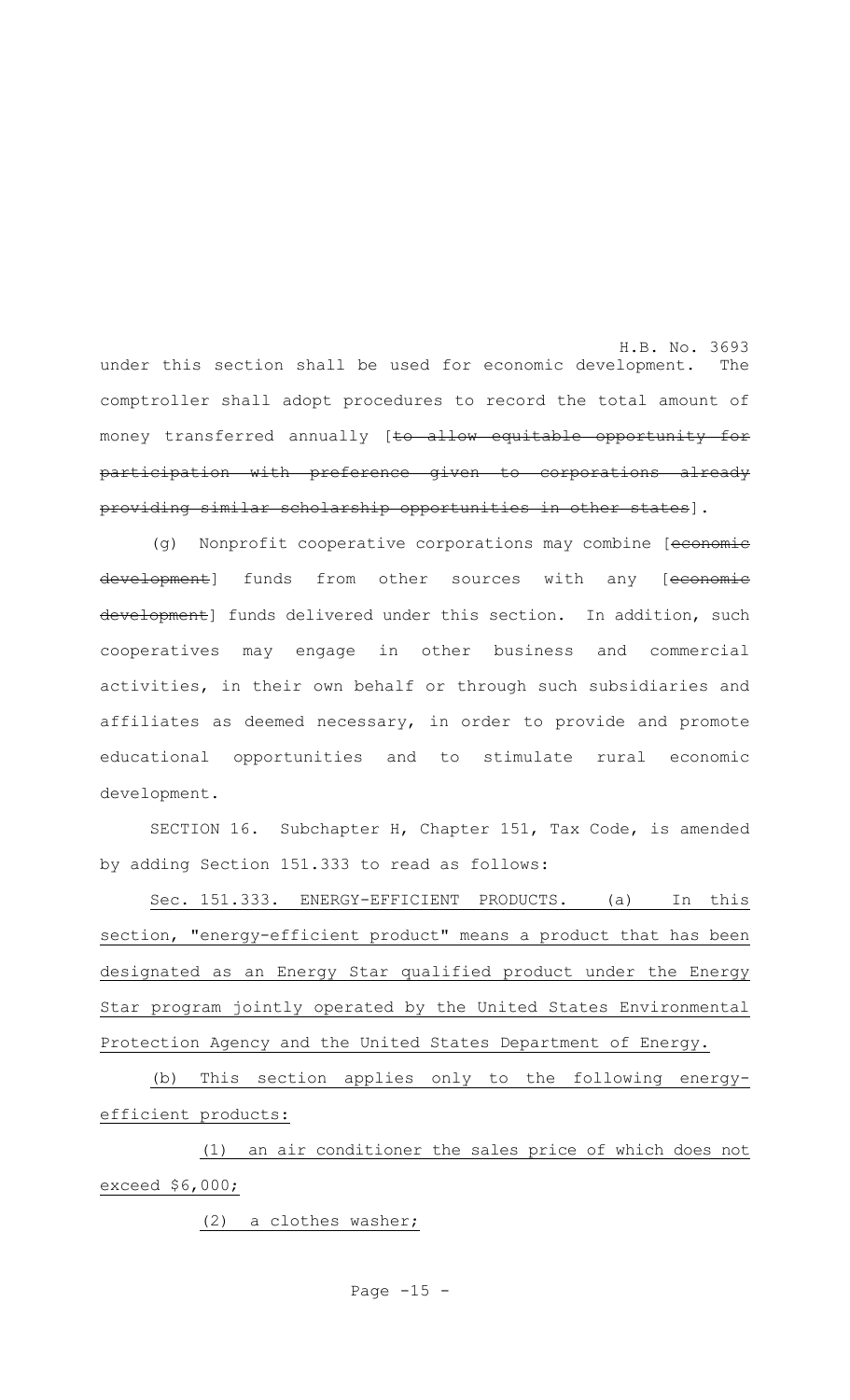H.B. No. 3693

(3) a ceiling fan;

(4) a dehumidifier;

(5) a dishwasher;

(6) an incandescent or fluorescent lightbulb;

(7) a programmable thermostat; and

(8) a refrigerator the sales price of which does not exceed \$2,000.

(c) The sale of an energy-efficient product to which this section applies is exempted from the taxes imposed by this chapter if the sale takes place during a period beginning at 12:01 a.m. on the Saturday preceding the last Monday in May (Memorial Day) and ending at 11:59 p.m. on the last Monday in May.

SECTION 17. Subchapter A, Chapter 313, Tax Code, is amended by adding Section 313.008 to read as follows:

Sec. 313.008. REPORT ON COMPLIANCE WITH ENERGY-RELATED AGREEMENTS. (a) Before the beginning of each regular session of the legislature, the comptroller shall submit to the lieutenant governor, the speaker of the house of representatives, and each member of the legislature a report assessing the progress of each agreement entered into under this chapter utilizing data certified by agreement recipients, on each agreement entered into under this chapter involving energy-related projects, including wind generation, ethanol production, liquefied natural gas terminals, low sulfur diesel production, refinery cogeneration, and nuclear energy production. The report must state for each agreement: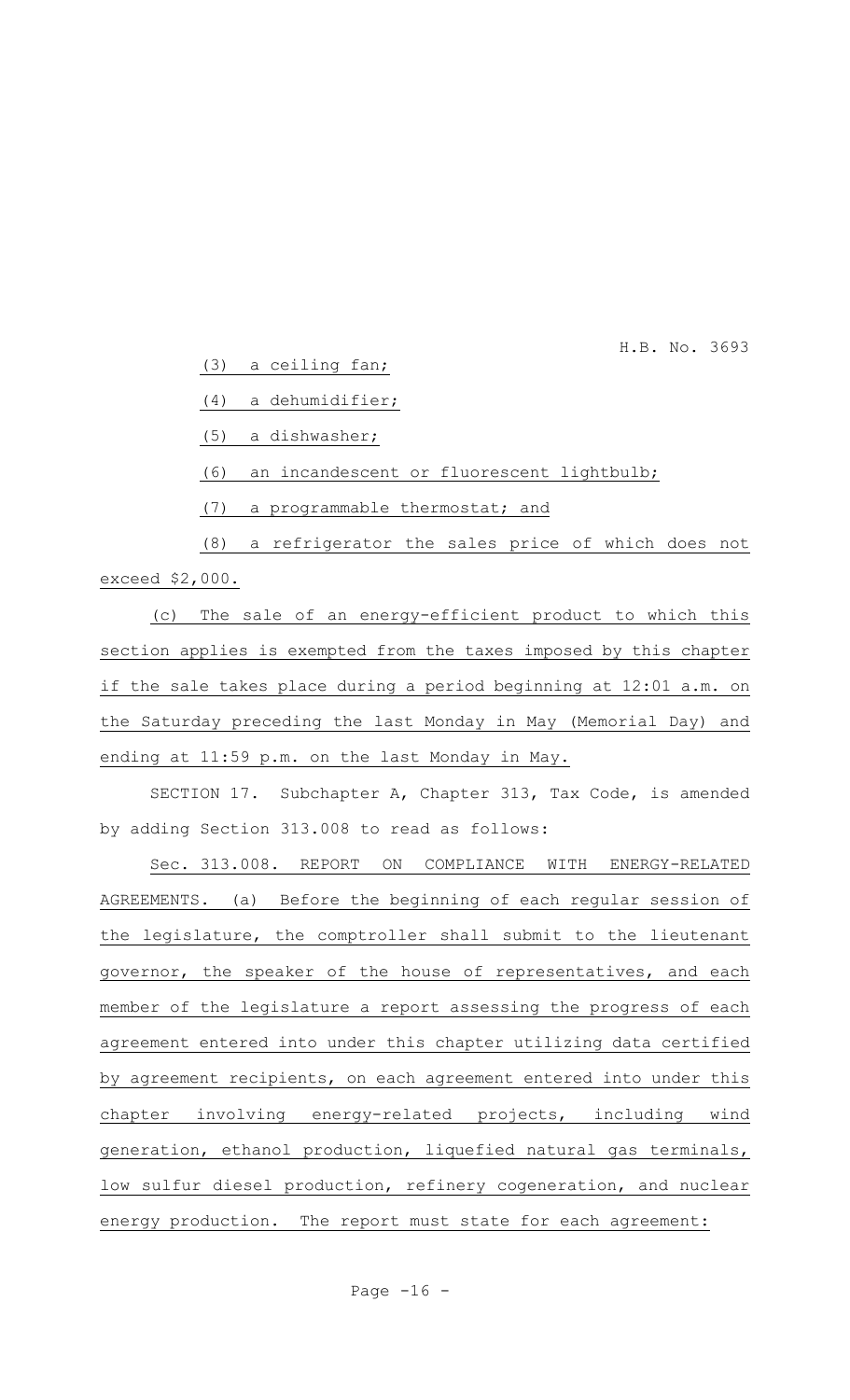H.B. No. 3693 (1) the number of qualifying jobs each recipient of a limitation on appraised value committed to create;

(2) the number of qualifying jobs each recipient created;

(3) the median wage of the new jobs each recipient created;

(4) the amount of the qualified investment each recipient committed to expend or allocate per project;

(5) the amount of the qualified investment each recipient expended or allocated per project;

(6) the market value of the qualified property of each recipient as established by the local appraiser;

(7) the limitation on appraised value for the qualified property of each recipient;

(8) the dollar amount of the ad valorem taxes that would have been imposed on the market value of the qualified property;

(9) the dollar amount of the ad valorem taxes imposed on the qualified property;

(10) the number of new jobs created by each recipient in each sector of the North American Industry Classification System (NAICS); and

(11) of the number of new jobs each recipient created, the number of positions created that provide health benefits for employees.

(b) The report may not include information that is made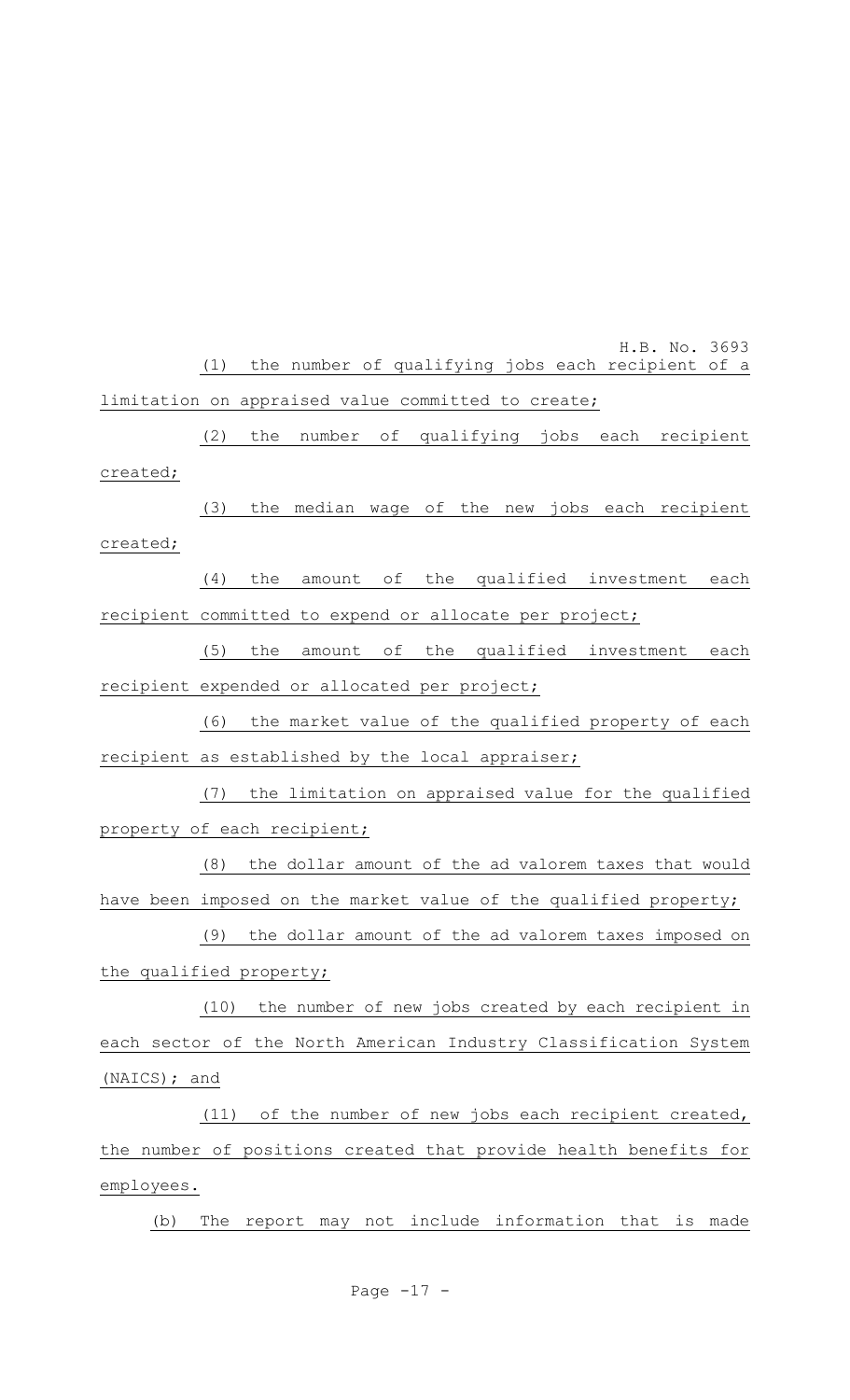H.B. No. 3693

#### confidential by law.

(c) The comptroller may require a recipient to submit, on a form provided by the comptroller, information required to complete the report.

SECTION 18. Section 31.004, Utilities Code, is amended by adding Subsection (c) to read as follows:

(c) The commission shall provide information to school districts regarding how a school district may finance the installation of solar electric generation panels for school district buildings.

SECTION 19. Section 39.002, Utilities Code, is amended to read as follows:

Sec. 39.002. APPLICABILITY. This chapter, other than Sections 39.155, 39.157(e), 39.203, 39.903, [and] 39.904, 39.9051, 39.9052, and 39.914(e), does not apply to a municipally owned utility or an electric cooperative. Sections 39.157(e), 39.203, and 39.904, however, apply only to a municipally owned utility or an electric cooperative that is offering customer choice. If there is a conflict between the specific provisions of this chapter and any other provisions of this title, except for Chapters 40 and 41, the provisions of this chapter control.

SECTION 20. Section 39.107, Utilities Code, is amended by adding Subsection (i) to read as follows:

(i) Subject to the restrictions in Subsection (h), it is the intent of the legislature that net metering and advanced meter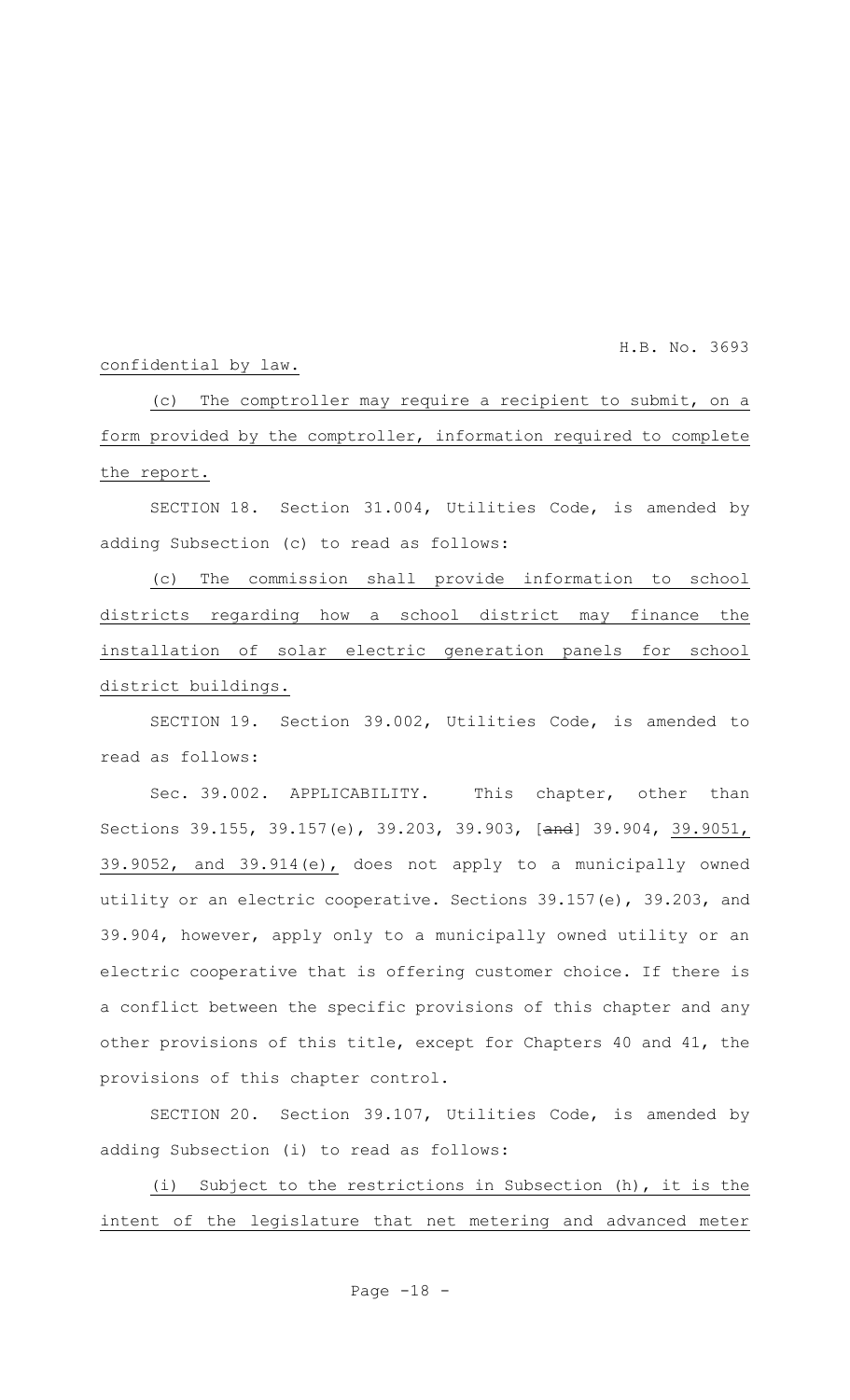H.B. No. 3693 information networks be deployed as rapidly as possible to allow customers to better manage energy use and control costs, and to facilitate demand response initiatives.

SECTION 21. Subchapter Z, Chapter 39, Utilities Code, is amended by adding Section 39.9025 to read as follows:

Sec. 39.9025. HOME ELECTRIC ENERGY REPORTS. The commission may encourage retail electric providers to deliver individualized home electric energy reports to educate consumers about electric energy use and energy efficiency to assist consumers to use energy more efficiently.

SECTION 22. Section 39.905, Utilities Code, is amended by amending Subsections (a), (b), (d), (e), and (f) and adding Subsections  $(b-1)$ ,  $(b-2)$ ,  $(b-3)$ ,  $(b-4)$ , and  $(g)$  to read as follows:

(a) It is the goal of the legislature that:

(1) electric utilities will administer energy efficiency [savings] incentive programs in a market-neutral, nondiscriminatory manner but will not offer underlying competitive services;

(2) all customers, in all customer classes, will have a choice of and access to energy efficiency alternatives and other choices from the market that allow each customer to reduce energy consumption, peak demand, or energy costs; [and]

(3) each electric utility will provide, through marketbased standard offer programs or limited, targeted, markettransformation programs, incentives sufficient for retail electric providers and competitive energy service providers to acquire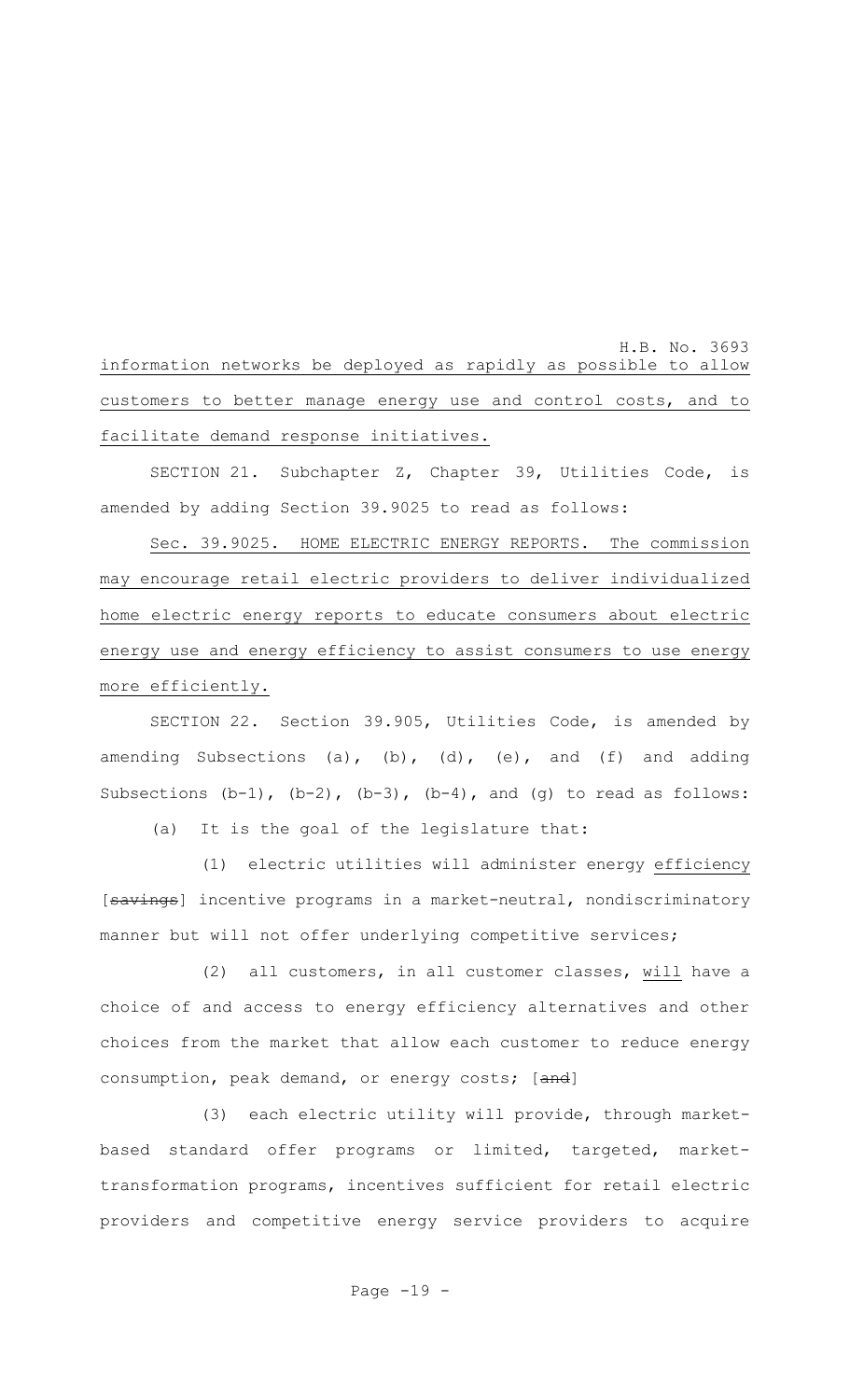H.B. No. 3693 additional cost-effective energy efficiency for residential and commercial customers equivalent to at least:

(A) 10 percent of the electric utility's annual growth in demand of residential and commercial customers by December 31, 2007;

(B) 15 percent of the electric utility's annual growth in demand of residential and commercial customers by December 31, 2008, provided that the electric utility's program expenditures for 2008 funding may not be greater than 75 percent above the utility's program budget for 2007 for residential and commercial customers, as included in the April 1, 2006, filing; and (C) 20 percent of the electric utility's annual growth in demand of residential and commercial customers by December 31, 2009, provided that the electric utility's program expenditures for 2009 funding may not be greater than 150 percent above the utility's program budget for 2007 for residential and commercial customers, as included in the April 1, 2006, filing;

(4) each electric utility in the ERCOT region shall use its best efforts to encourage and facilitate the involvement of the region's retail electric providers in the delivery of efficiency programs and demand response programs under this section;

(5) retail electric providers in the ERCOT region, and electric utilities outside of the ERCOT region, shall provide customers with energy efficiency educational materials; and

(6) notwithstanding Subsection (a)(3), electric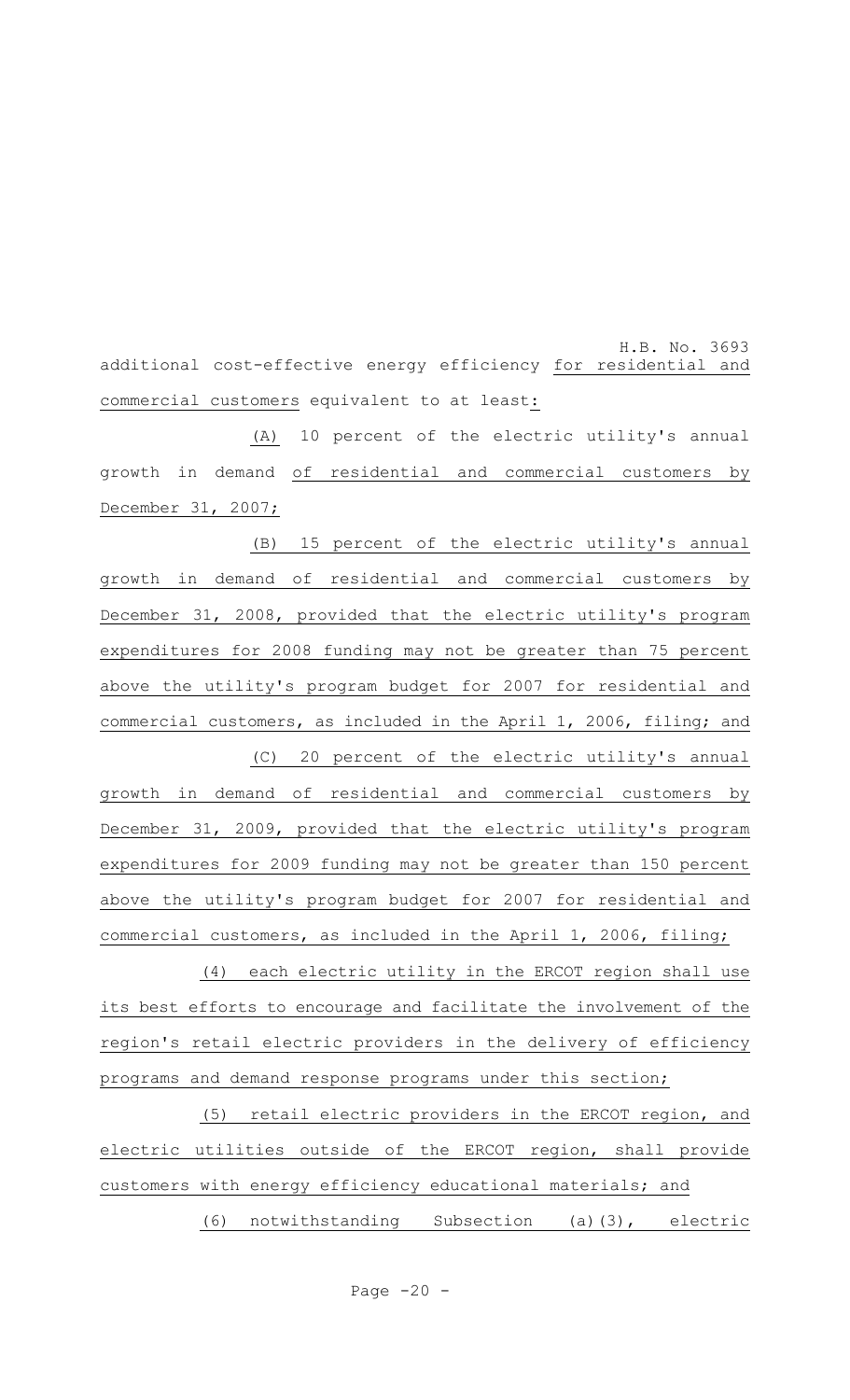H.B. No. 3693 utilities shall continue to make available, at 2007 funding and participation levels, any load management standard offer programs developed for industrial customers and implemented prior to May 1, 2007.

(b) The commission shall provide oversight and adopt rules and procedures  $\left[\right.$  as necessary, to ensure that the utilities can achieve the goal of this section, including:

(1) establishing an energy efficiency cost recovery factor for ensuring timely and reasonable cost recovery for utility expenditures made to satisfy the goal of this section;

(2) establishing an incentive under Section 36.204 to reward utilities administering programs under this section that exceed the minimum goals established by this section;

(3) providing a utility that is unable to establish an energy efficiency cost recovery factor in a timely manner due to a rate freeze with a mechanism to enable the utility to:

(A) defer the costs of complying with this section; and

(B) recover the deferred costs through an energy efficiency cost recovery factor on the expiration of the rate freeze period;

(4) ensuring that the costs associated with programs provided under this section are borne by the customer classes that receive the services under the programs; and

(5) ensuring the program rules encourage the value of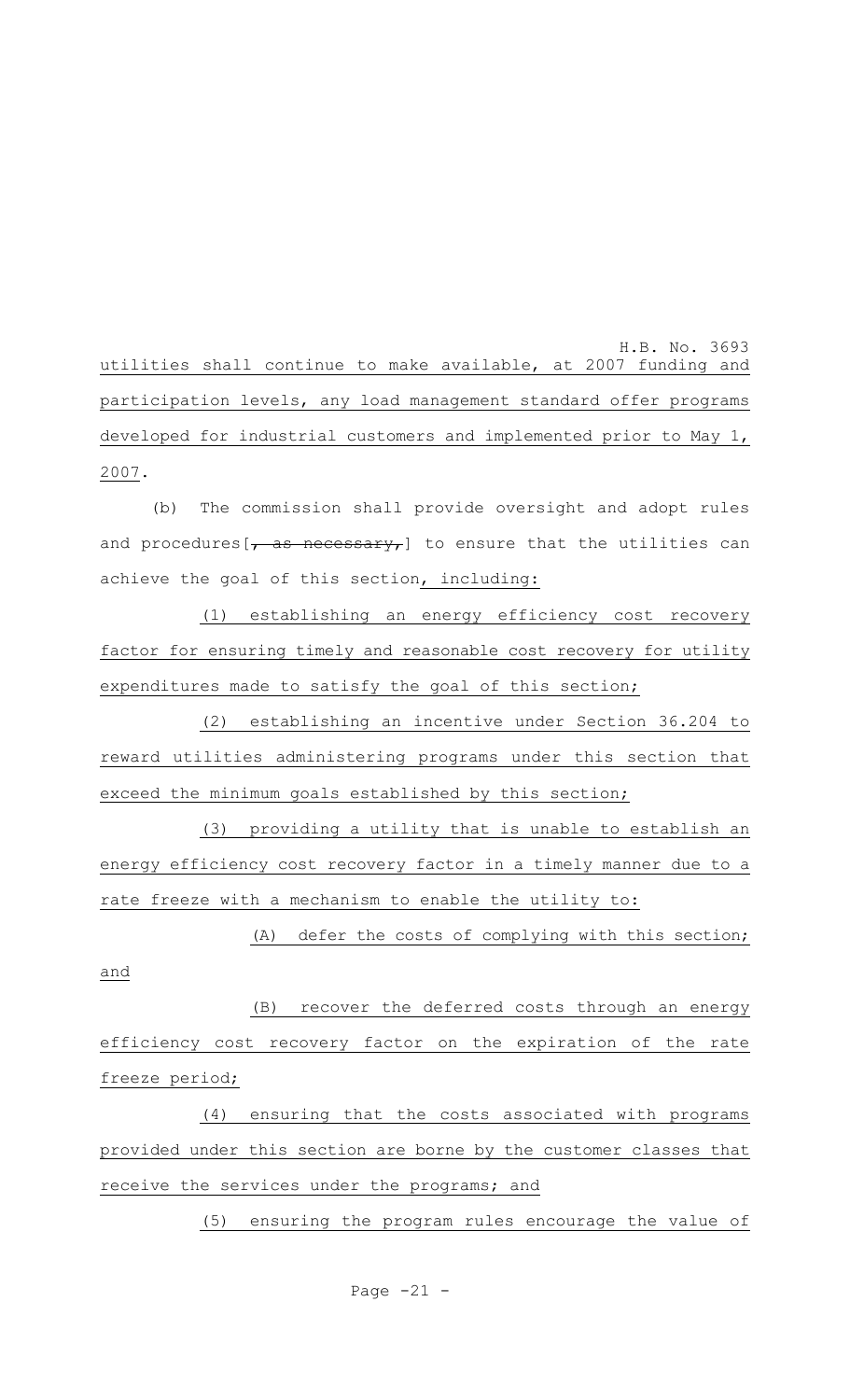H.B. No. 3693 the incentives to be passed on to the end-use customer.

(b-1) The energy efficiency cost recovery factor under Subsection (b)(1) may not result in an over-recovery of costs but may be adjusted each year to change rates to enable utilities to match revenues against energy efficiency costs and any incentives to which they are granted. The factor shall be adjusted to reflect any over-collection or under-collection of energy efficiency cost recovery revenues in previous years.

(b-2) The commission shall conduct a study, to be funded by electric utilities, regarding cost-effective energy efficiency in this state. Not later than January 15, 2009, the commission shall submit to the legislature a report regarding the commission's findings that:

(1) considers the technical, economic, and achievable potential, and natural occurrence of energy efficiency in this state in terms of kilowatts and kilowatt hours for each element;

(2) determines the amount of savings that is achievable through utility programs in compliance with commission rules;

(3) recommends whether:

(A) utility funding of energy efficiency in areas of the state with competitive retail electric service should continue;

(B) energy efficiency in areas with competitive retail electric service is best provided by the competitive market; and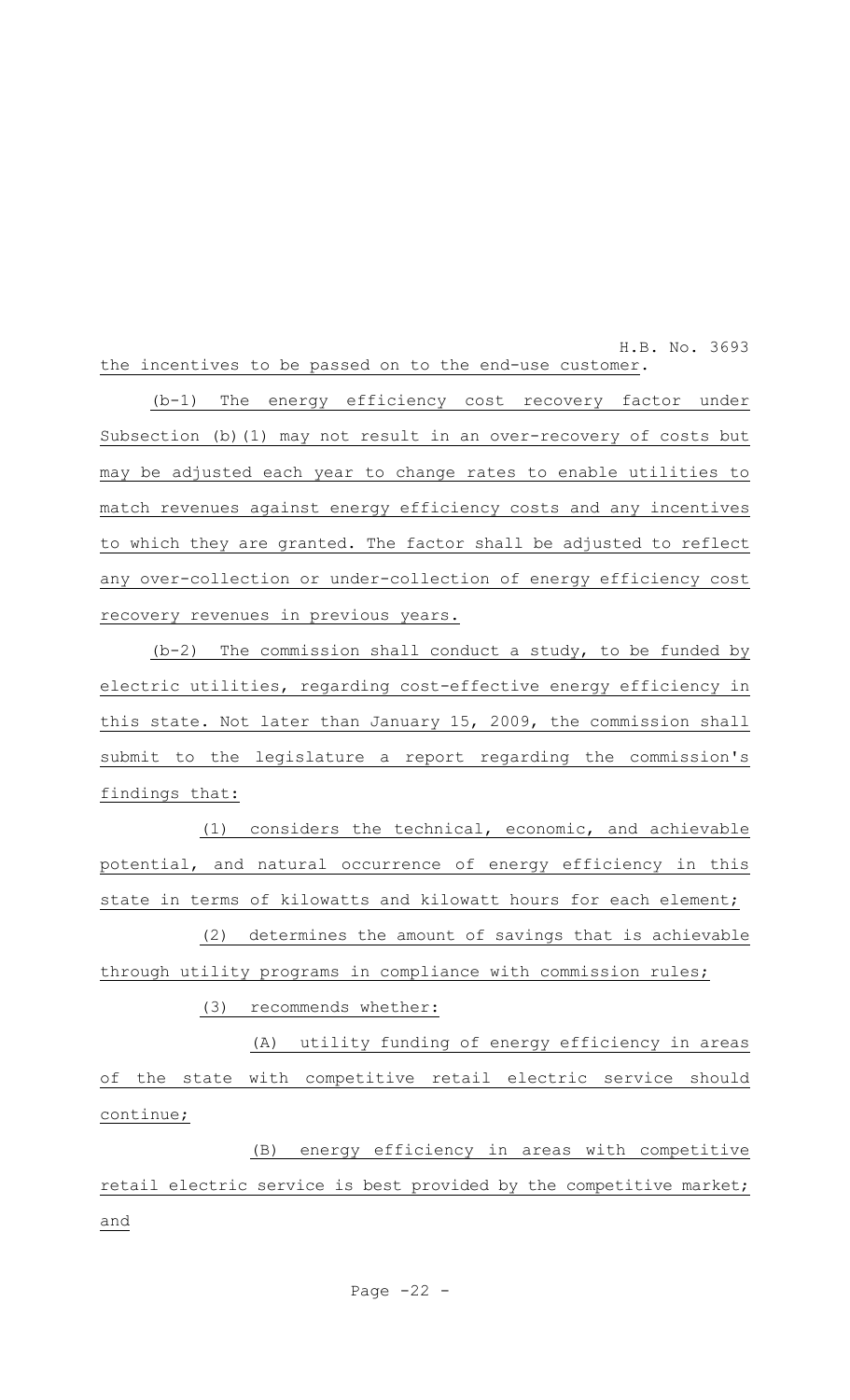H.B. No. 3693 (C) utilities should fund education programs to be conducted by the commission regarding the provision of energy efficiency service from the competitive market;

(4) provides estimates of achievable savings specific to each utility service area and each customer class;

(5) quantifies the costs and rate impacts associated with meeting energy efficiency goals;

(6) determines whether an increase in the goal to 30 percent of the growth in demand for each utility is achievable by December 31, 2010, and whether an increase in the goal to 50 percent of the growth in demand for electricity is achievable by December 31, 2015, by each utility in the service area served through the energy efficiency programs described by this section;

(7) recommends policies designed to promote energy efficiency in the areas of the state that are not served by the utilities which administer programs under this section; and

(8) identifies potential barriers to the increased participation by retail electric providers in the delivery of energy efficiency services to ERCOT customers, and to the increased potential for energy efficiency in ERCOT or in this state generally, including any recommended regulatory or statutory changes to eliminate such barriers or facilitate greater efficiency.

(b-3) Beginning not later than January 1, 2008, the commission, in consultation with the State Energy Conservation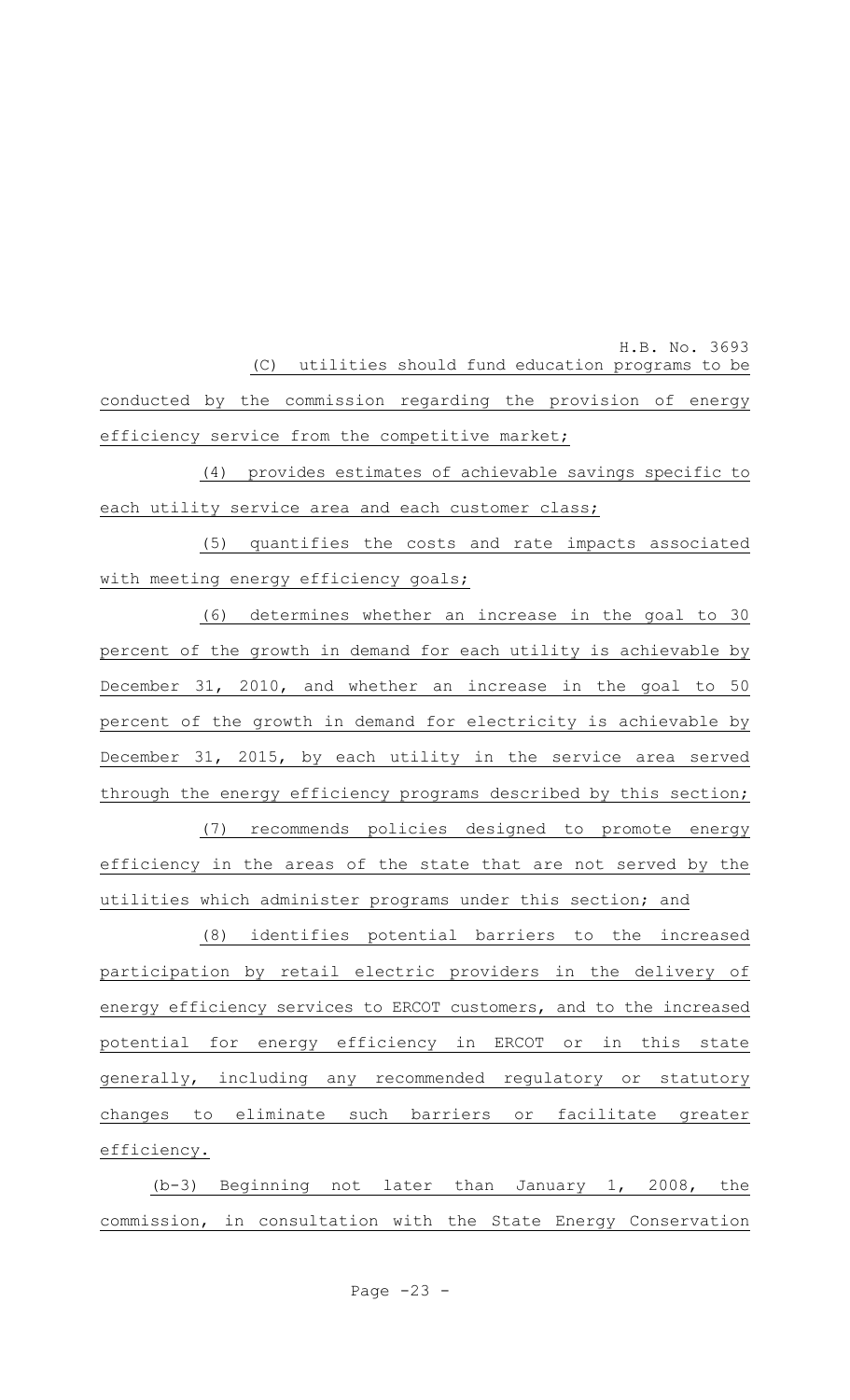H.B. No. 3693 Office, annually for a period of five years shall compute and report to ERCOT the projected energy savings and demand impacts for each entity in the ERCOT region that administers standard offer programs, market transformation programs, combined heating and power technology, demand response programs, solar incentive programs, appliance efficiency standards, energy efficiency programs in public buildings, and any other relevant programs that are reasonably anticipated to reduce electricity energy or peak demand or that serve as substitutes for electric supply.

(b-4) The commission and ERCOT shall develop a method to account for the projected efficiency impacts under Subsection (b-3) in ERCOT's annual forecasts of future capacity, demand, and reserves.

(d) The commission shall establish a procedure for reviewing and evaluating market-transformation program options described by this subsection and other options. In evaluating program options, the commission may consider the ability of a program option to reduce costs to customers through reduced demand, energy savings, and relief of congestion. Utilities [adopt the following markettransformation program options that the utilities] may choose to implement any program option approved by the commission after its evaluation in order to satisfy the goal in Subsection (a),  $including$   $[$   $(a)$   $(3)$   $]$  :

- (1) energy-smart schools;
- (2) appliance retirement and recycling;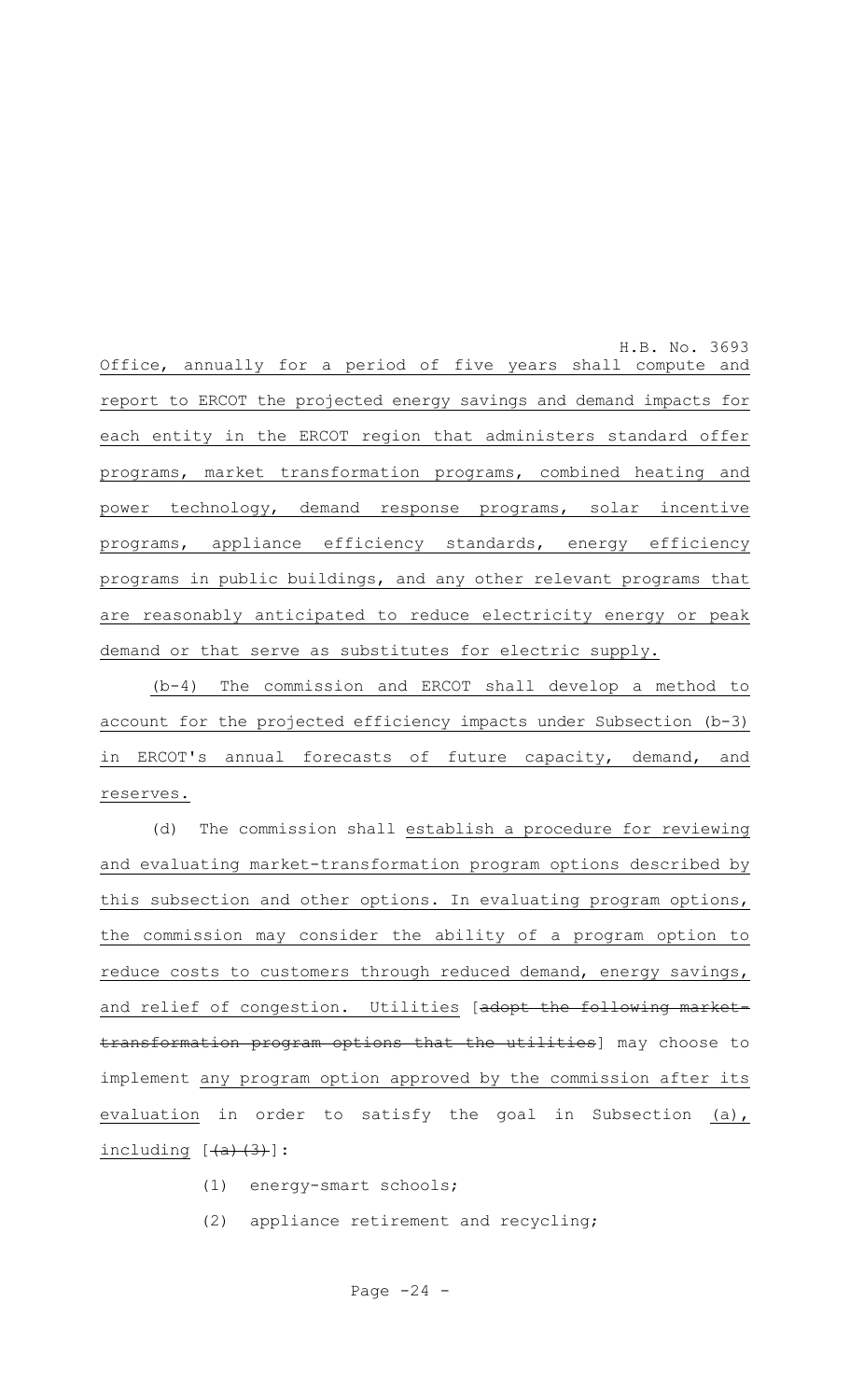H.B. No. 3693 (3) air conditioning system tune-ups; [and]

(4) the use of trees or other landscaping for energy efficiency;

(5) customer energy management and demand response programs;

(6) high performance residential and commercial buildings that will achieve the levels of energy efficiency sufficient to qualify those buildings for federal tax incentives;

(7) programs for customers who rent or lease their residence or commercial space;

(8) programs providing energy monitoring equipment to customers that enable a customer to better understand the amount, price, and time of the customer's energy use;

(9) energy audit programs for owners and other residents of single-family or multifamily residences and for small commercial customers;

(10) net-zero energy new home programs;

(11) solar thermal or solar electric programs; and

(12) programs for using windows and other glazing systems, glass doors, and skylights in residential and commercial buildings that reduce solar gain by at least 30 percent from the level established for the federal Energy Star windows program.

(e) An electric utility may use money approved by the commission for energy efficiency programs to perform necessary energy efficiency research and development to foster continuous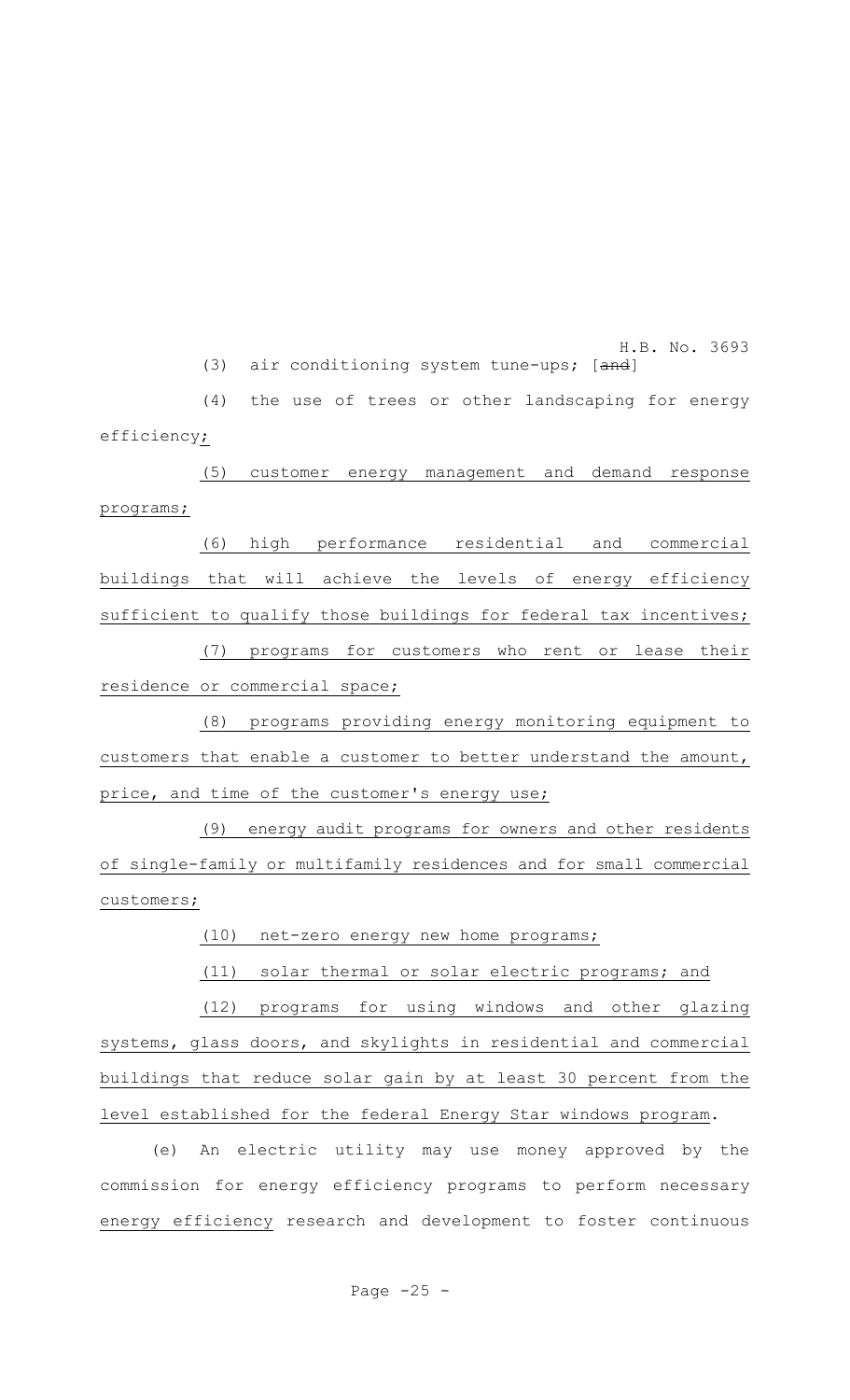H.B. No. 3693 improvement and innovation in the application of energy efficiency technology and energy efficiency program design and implementation. Money the utility uses under this subsection may not exceed 10 percent of the greater of:

(1) the amount the commission approved for energy efficiency programs in the utility's most recent full rate proceeding; or

(2) the commission-approved expenditures by the utility for energy efficiency in the previous year.

(f) Unless funding is provided under Section 39.903, [beginning January 1, 2006,] each unbundled transmission and distribution utility shall include in its energy efficiency plan a targeted low-income energy efficiency program as described by Section 39.903(f)(2), and the savings achieved by the program shall count toward the transmission and distribution utility's energy efficiency goal. The commission shall determine the appropriate level of funding to be allocated to both targeted and standard offer low-income energy efficiency programs in each unbundled transmission and distribution utility service area. The total expenditures for both targeted and standard offer low-income energy efficiency programs will be based on the amount spent by the transmission and distribution utility on the commission's hard-toreach program in calendar year 2003. This level of funding for low-income energy efficiency programs shall be provided from money approved by the commission for the transmission and distribution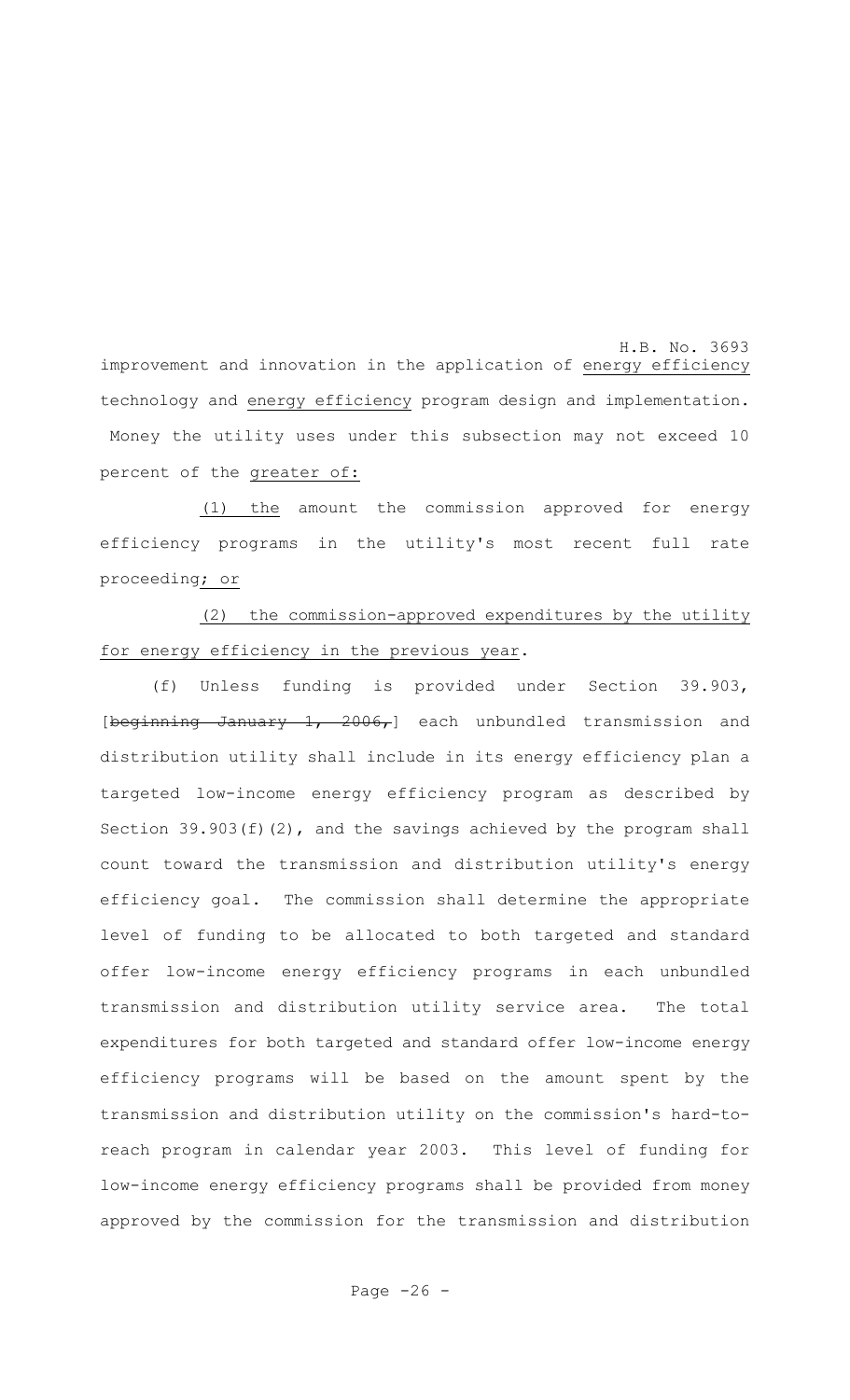H.B. No. 3693 utility's energy efficiency programs. The state agency that administers the federal weatherization assistance program shall provide reports as required by the commission to provide the most current information available on energy and peak demand savings achieved in each transmission and distribution utility service area.

(g) The commission may provide for a good cause exemption to a utility's liability for an administrative penalty or other sanction if the utility fails to meet a goal for energy efficiency under this section and the utility's failure to meet the goal is caused by one or more factors outside of the utility's control, including:

(1) insufficient demand by retail electric providers and competitive energy service providers for program incentive funds made available by the utility through its programs;

(2) changes in building energy codes; and

(3) changes in government-imposed appliance or equipment efficiency standards.

SECTION 23. Subchapter Z, Chapter 39, Utilities Code, is amended by adding Sections 39.9051, 39.9052, 39.911, 39.912, and 39.913 to read as follows:

Sec. 39.9051. ENERGY EFFICIENCY FOR MUNICIPALLY OWNED UTILITIES. (a) In this section, "municipally owned utility" has the meaning assigned by Section 11.003.

(b) This section applies only to a municipally owned utility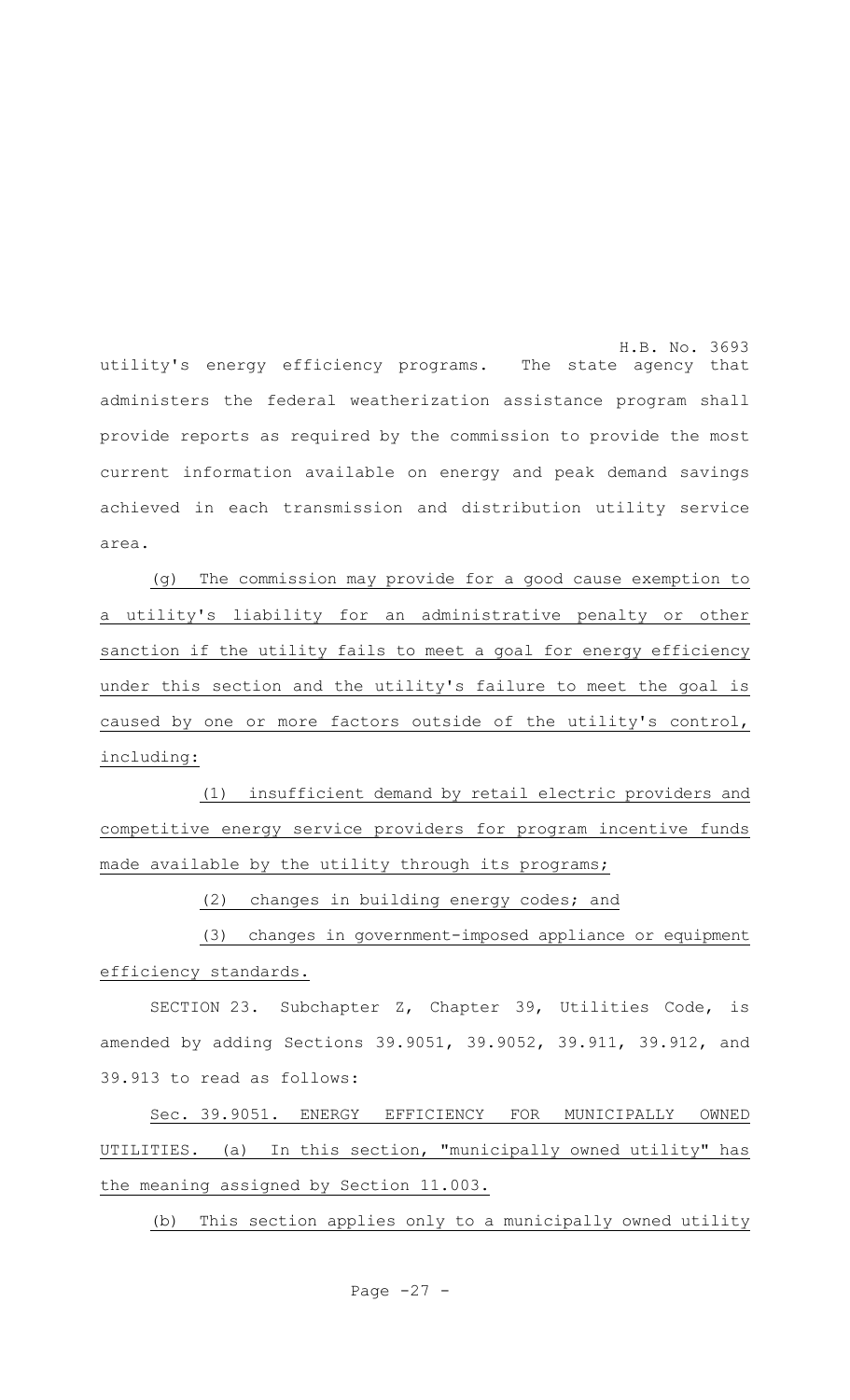H.B. No. 3693 that had retail sales of more than 500,000 megawatt hours in 2005. (c) It is the goal of the legislature that:

(1) municipally owned utilities will administer energy savings incentive programs;

(2) customers of a municipally owned utility will have a choice of and access to energy efficiency alternatives that allow customers to reduce energy consumption, peak demand, or energy costs; and

(3) each municipally owned utility will provide incentives sufficient for municipally owned utilities to acquire additional cost-effective energy efficiency.

(d) The governing body of a municipally owned utility shall provide oversight and adopt rules and procedures, as necessary, to ensure that the utility can achieve the goal of this section.

(e) If a municipally owned utility adopts customer choice by decision of the governing body under Chapter 40, the commission shall provide oversight and adopt rules and procedures, as necessary, to ensure that the municipally owned utility can achieve the goal in this section in a market-neutral, nondiscriminatory manner. The commission shall, to the extent possible, include existing energy efficiency programs already adopted by the municipally owned utility.

(f) Not later than September 1, 2009, a municipally owned utility must report to the State Energy Conservation Office, in a form and manner determined by the utility in consultation with the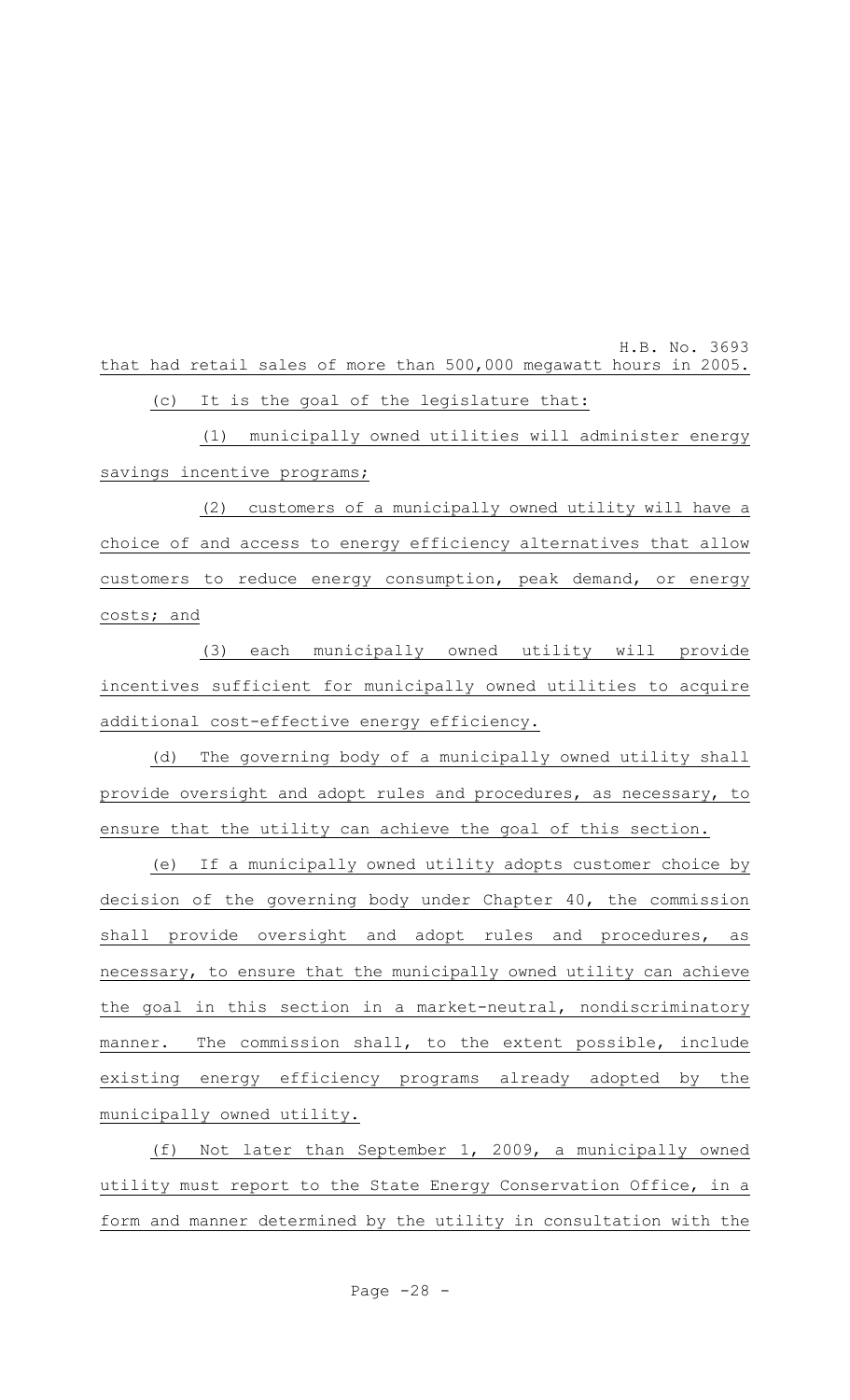H.B. No. 3693 office, information regarding the combined effects of the energy efficiency activities of the utility.

Sec. 39.9052. ENERGY EFFICIENCY FOR ELECTRIC COOPERATIVES. (a) An electric cooperative shall consider adopting and implementing energy efficiency programs that reduce the cooperative's annual growth in demand in a manner consistent with standards established in the state for other utilities.

(b) Not later than September 1, 2009, an electric cooperative that had retail sales of more than 500,000 megawatt hours in 2005 must report to the State Energy Conservation Office, in a form and manner determined by the electric cooperative in consultation with the office, information regarding the combined effects of the energy efficiency activities of the electric cooperative.

Sec. 39.911. ALTERNATIVE FUNDING FOR ENERGY EFFICIENCY AND RENEWABLE ENERGY SYSTEMS. The State Energy Conservation Office, in coordination with the governor, the Department of Agriculture, the Texas Commission on Environmental Quality, the Texas Education Agency, the commission, and other appropriate state agencies, shall solicit gifts, grants, and other financial resources available to fund energy efficiency improvements and renewable energy systems for public and private facilities in this state.

Sec. 39.912. REPORT ON COMBINED HEATING AND POWER TECHNOLOGY. The commission shall study the installation and use of combined heating and power technology in this state, and shall submit a report regarding the commission's findings to the 81st Legislature.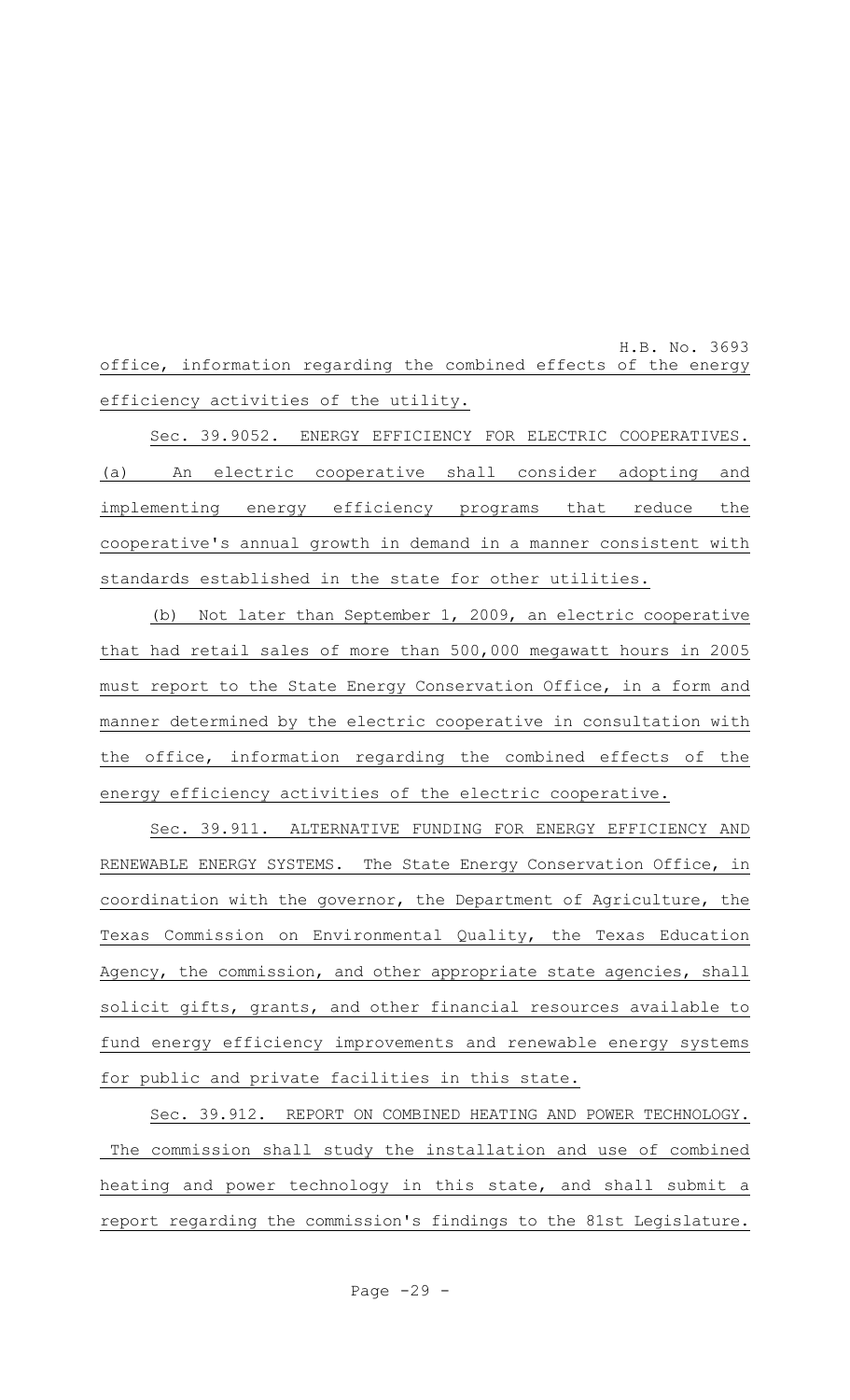H.B. No. 3693

#### The report shall include:

(1) an explanation describing combined heating and power technology and its use; and

(2) an explanation of how combined heating and power technology can be implemented in this state to meet energy efficiency goals.

Sec. 39.913. COMBINING CERTAIN REPORTS. The commission may combine the reports required under Sections 39.905(b-2) and 39.912.

SECTION 24. Subchapter Z, Chapter 39, Utilities Code, is amended by adding Section 39.914 to read as follows:

Sec. 39.914. CREDIT FOR SURPLUS SOLAR GENERATION BY PUBLIC SCHOOLS. (a) An electric utility or retail electric provider shall provide for net metering and contract with an independent school district so that:

(1) surplus electricity produced by a school building's solar electric generation panels is made available for sale to the electric transmission grid and distribution system; and

(2) the net value of that surplus electricity is credited to the district.

(b) For areas of this state in which customer choice has not been introduced, the commission by rule shall require that credits for electricity produced by a school building's solar electric generation panels reflect the value of the electricity that is made available for sale to the electric utility in accordance with federal regulations.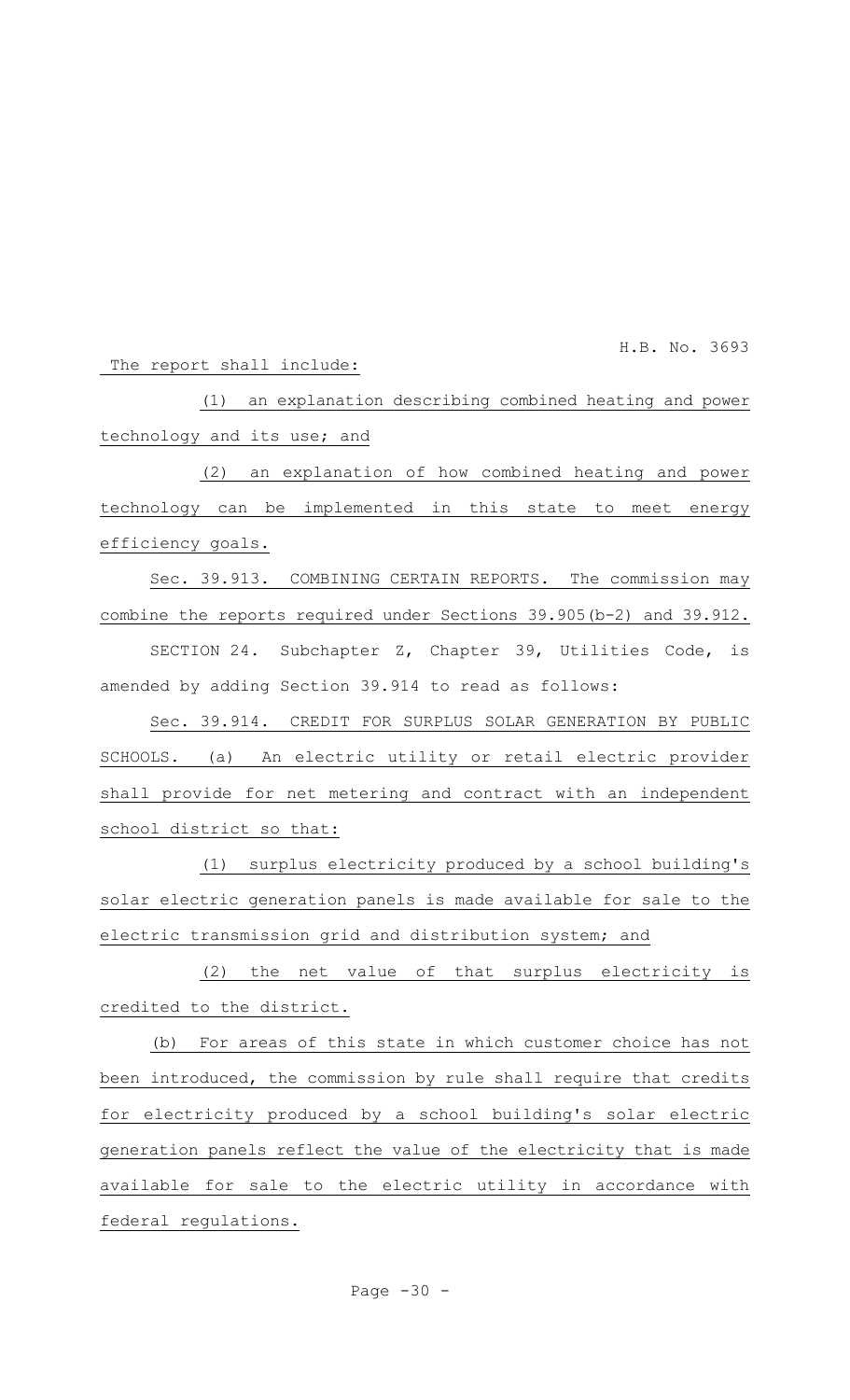H.B. No. 3693 (c) For independent school districts in areas in which customer choice has been introduced, the district must sell the school buildings' surplus electricity produced to the retail electric provider that serves the school district's load at a value agreed to between the district and the provider that serves the district's load. The agreed value may be based on the clearing price of energy at the time of day that the electricity is made available to the grid. The independent organization identified in Section 39.151 shall develop procedures so that the amount of electricity purchased from a district under this section is accounted for in settling the total load served by the provider that serves the district's load. A district requesting net metering services for purposes of this section must have metering devices capable of providing measurements consistent with the independent organization's settlement requirements.

(d) A transmission and distribution utility shall make available to an independent school district for purposes of this section metering required for services provided under this section, including separate meters that measure the load and generator output or a single meter capable of measuring separately in-flow and out-flow at the point of common coupling meter point. The district must pay the differential cost of the metering unless the meters are provided at no additional cost. Except as provided by this section, Section 39.107 applies to metering under this section.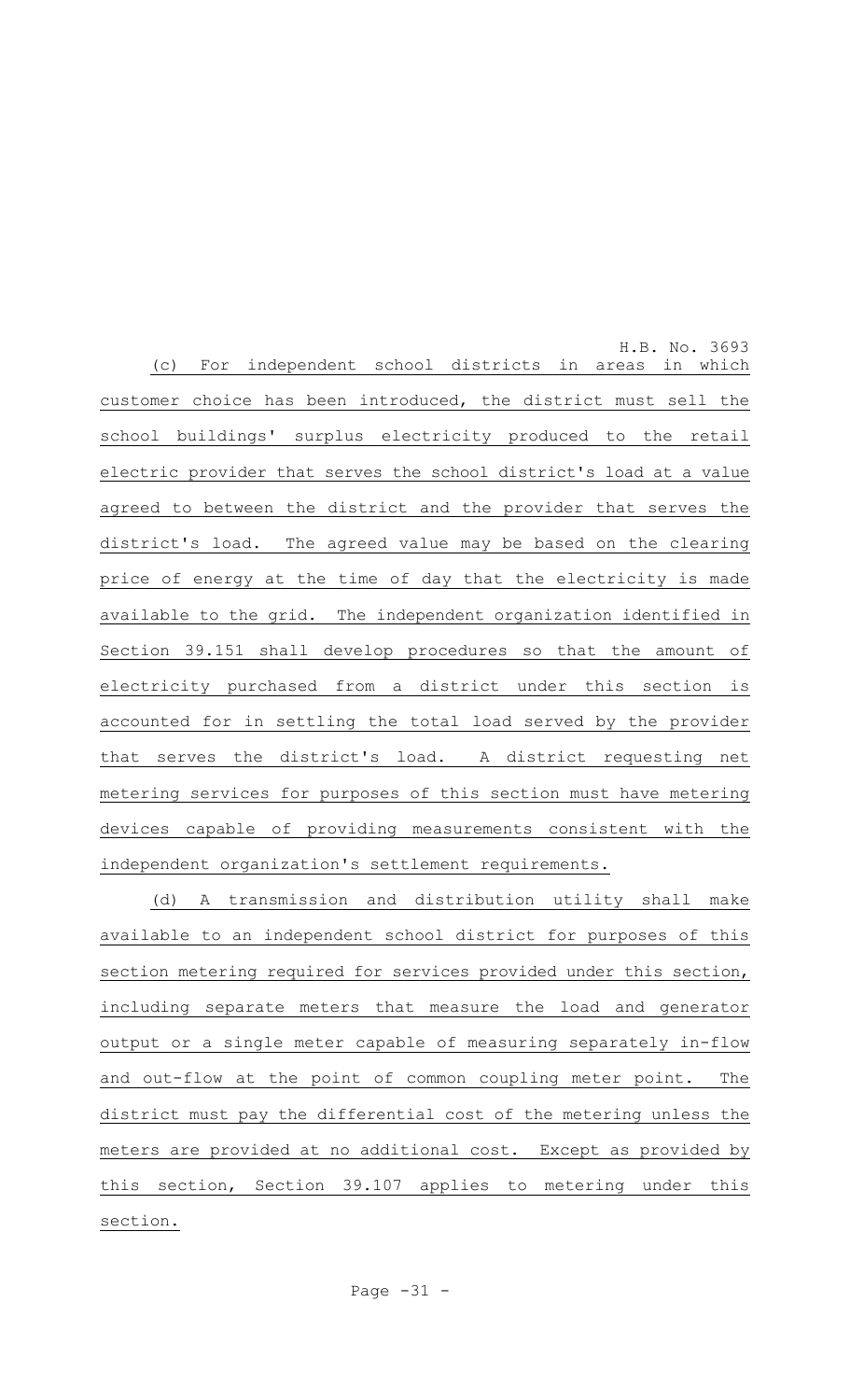H.B. No. 3693 (e) A municipally owned utility or electric cooperative shall consider and complete the determinations regarding net metering service as provided by the federal Public Utility Regulatory Policies Act of 1978 (16 U.S.C. Section 2601 et seq., as amended by the federal Energy Policy Act of 2005 (Pub. L. No. 109-58)) after proceedings conducted in accordance with that law. A municipally owned utility or electric cooperative shall report the determinations made under this subsection to the State Energy Conservation Office and include in that report information regarding metering electricity generated by solar panels on public school building rooftops.

SECTION 25. Subchapter Z, Chapter 39, Utilities Code, is amended by adding Section 39.915 to read as follows:

Sec. 39.915. CONSIDERATION AND APPROVAL OF CERTAIN TRANSACTIONS. (a) To protect retail customers in this state, and to ensure the continuation of cost-effective energy efficiency measures and delivery systems, notwithstanding any other provision of this title, an electric utility or transmission and distribution utility must report to and obtain approval of the commission before closing any transaction in which:

(1) the electric utility or transmission and distribution utility will be merged or consolidated with another electric utility or transmission and distribution utility;

(2) at least 50 percent of the stock of the electric utility or transmission and distribution utility will be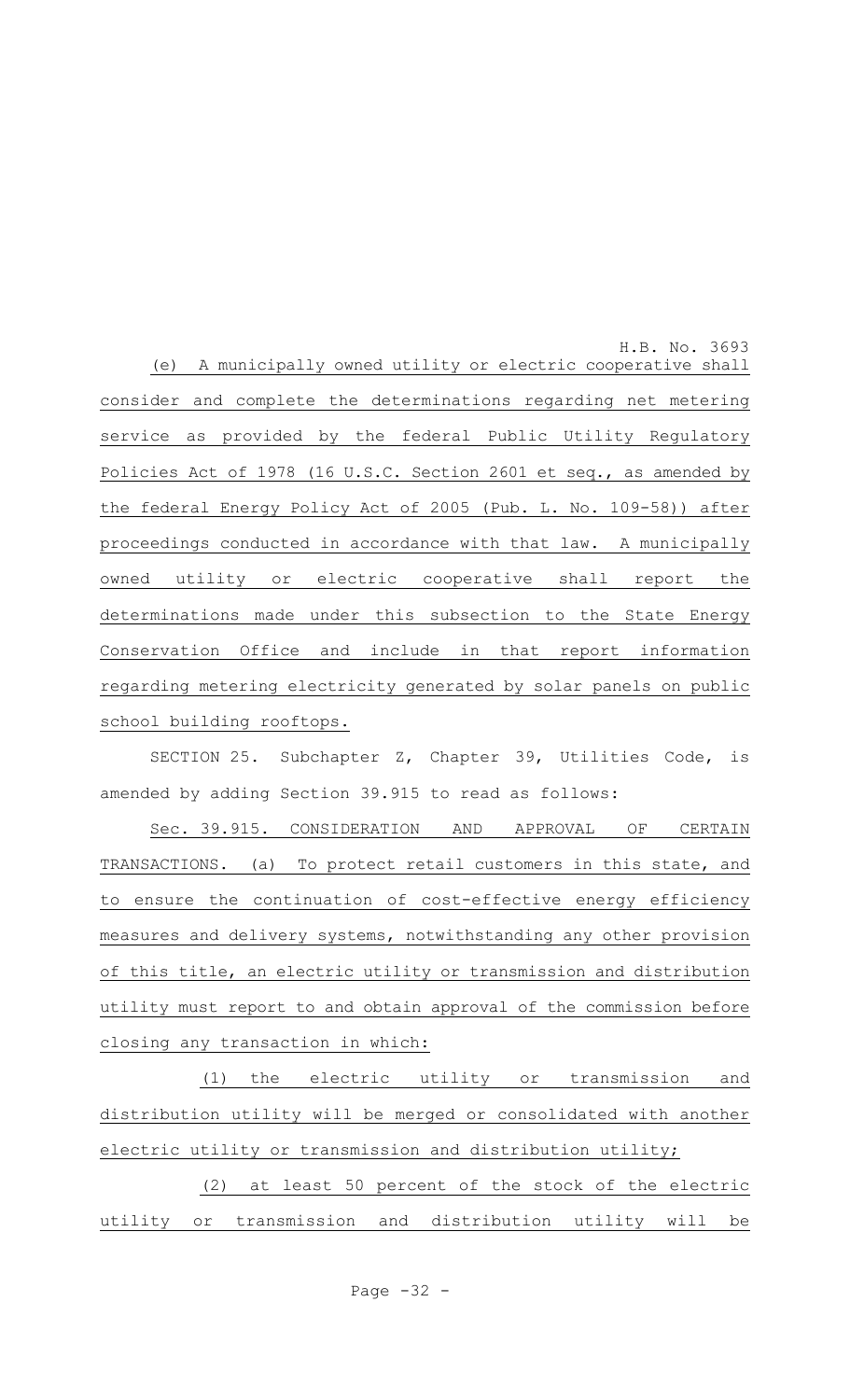H.B. No. 3693

#### transferred or sold; or

(3) a controlling interest or operational control of the electric utility or transmission and distribution utility will be transferred.

(b) The commission shall approve a transaction under Subsection (a) if the commission finds that the transaction is in the public interest. In making its determination, the commission shall consider whether the transaction will adversely affect the reliability of service, availability of service, or cost of service of the electric utility or transmission and distribution utility. The commission shall make the determination concerning a transaction under this subsection not later than the 180th day after the date the commission receives the relevant report. If the commission has not made a determination before the 181st day after that date, the transaction is considered approved.

(c) Subsections (a) and (b) do not apply to a transaction described by Subsection (a) for which a definitive agreement was executed before April 1, 2007, if an electric utility or transmission and distribution utility or a person seeking to acquire or merge with an electric utility or transmission and distribution utility made a filing for review of the transaction under Section 14.101 before May 1, 2007, and the resulting proceeding was not withdrawn.

(d) If an electric utility or transmission and distribution utility or a person seeking to acquire or merge with an electric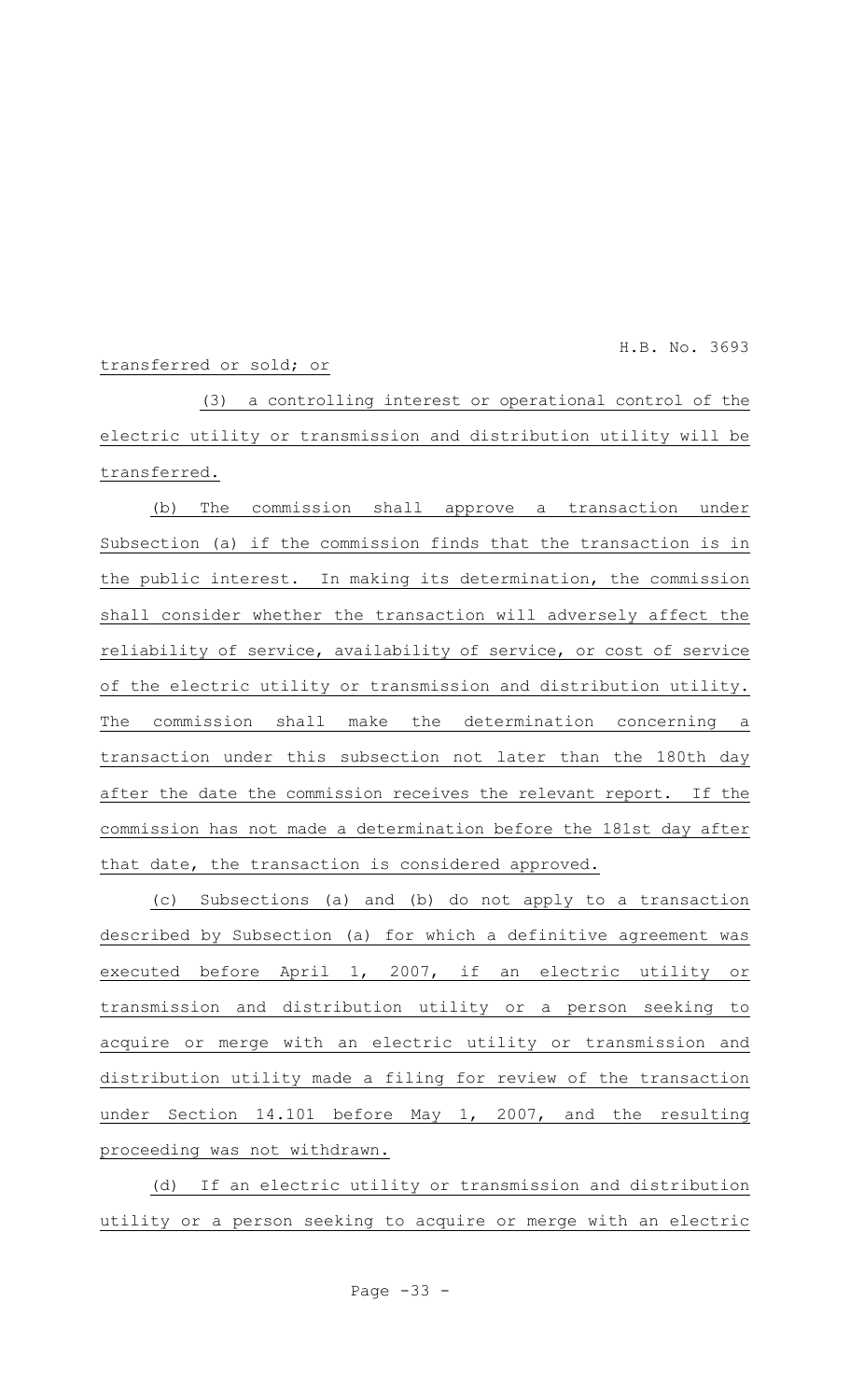H.B. No. 3693 utility or transmission and distribution utility files with the commission a stipulation, representation, or commitment in advance of or as part of a filing under this section or under Section 14.101, the commission may enforce the stipulation, representation, or commitment to the extent that the stipulation, representation, or commitment is consistent with the standards provided by this section and Section 14.101. The commission may reasonably interpret and enforce conditions adopted under this section.

SECTION 26. Subchapter Z, Chapter 39, Utilities Code, is amended by adding Section 39.916 to read as follows:

Sec. 39.916. INTERCONNECTION OF DISTRIBUTED RENEWABLE GENERATION. (a) In this section:

(1) "Distributed renewable generation" means electric generation with a capacity of not more than 2,000 kilowatts provided by a renewable energy technology, as defined by Section 39.904, that is installed on a retail electric customer's side of the meter.

(2) "Distributed renewable generation owner" means the owner of distributed renewable generation.

(3) "Interconnection" means the right of a distributed renewable generation owner to physically connect distributed renewable generation to an electricity distribution system, and the technical requirements, rules, or processes for the connection.

(b) A transmission and distribution utility or electric utility shall allow interconnection if: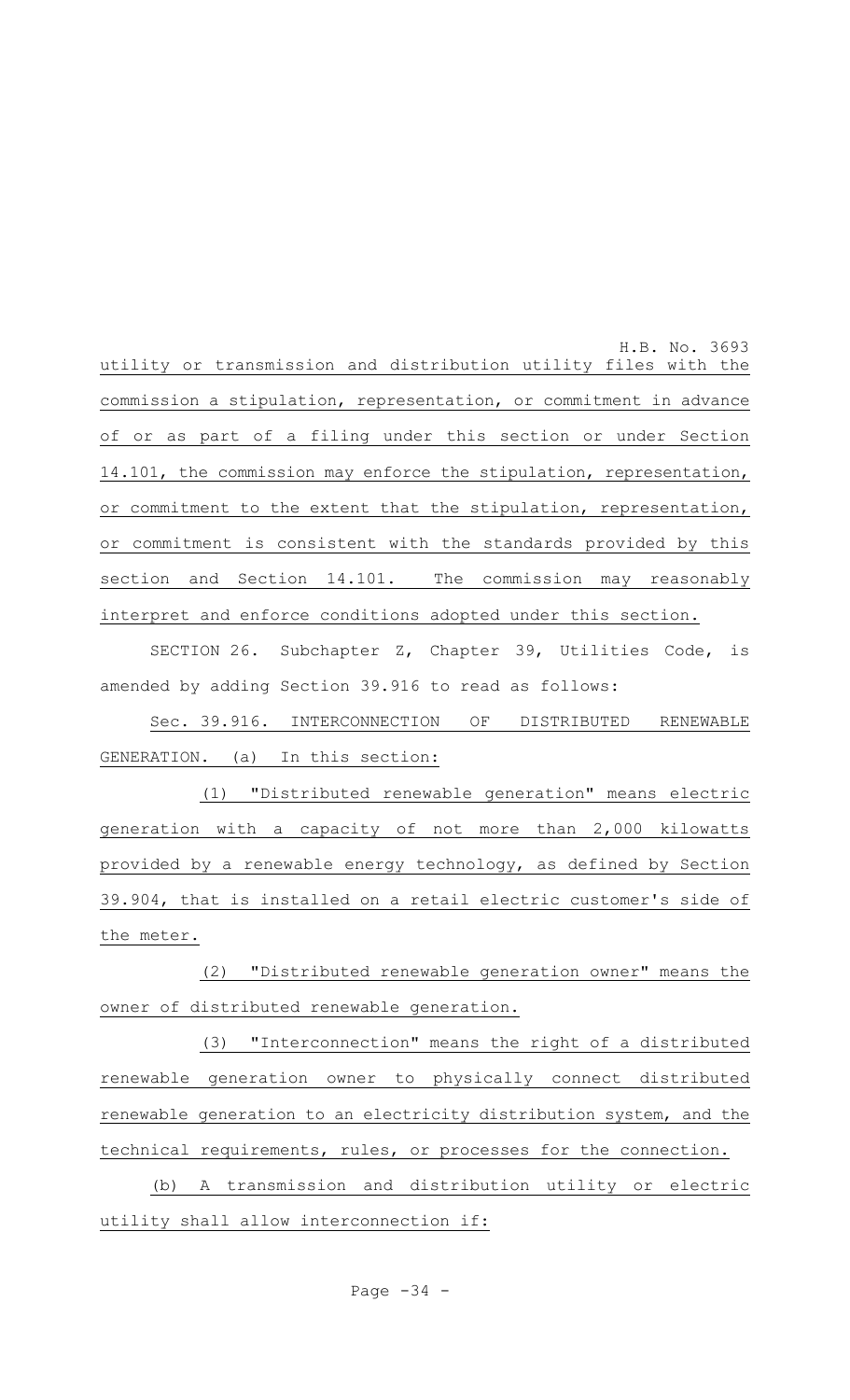H.B. No. 3693 (1) the distributed renewable generation to be interconnected has a five-year warranty against breakdown or undue degradation; and

(2) the rated capacity of the distributed renewable generation does not exceed the transmission and distribution utility or electric utility service capacity.

(c) A customer may request interconnection by filing an application for interconnection with the transmission and distribution utility or electric utility. Procedures of a transmission and distribution utility or electric utility for the submission and processing of a customer's application for interconnection shall be consistent with rules adopted by the commission regarding interconnection.

(d) The commission by rule shall establish safety, technical, and performance standards for distributed renewable generation that may be interconnected. In adopting the rules, the commission shall consider standards published by the Underwriters Laboratories, the National Electric Code, the National Electric Safety Code, and the Institute of Electrical and Electronics Engineers.

(e) A transmission and distribution utility, electric utility, or retail electric provider may not require a distributed renewable generation owner whose distributed renewable generation meets the standards established by rule under Subsection (d) to purchase an amount, type, or classification of liability insurance the distributed renewable generation owner would not have in the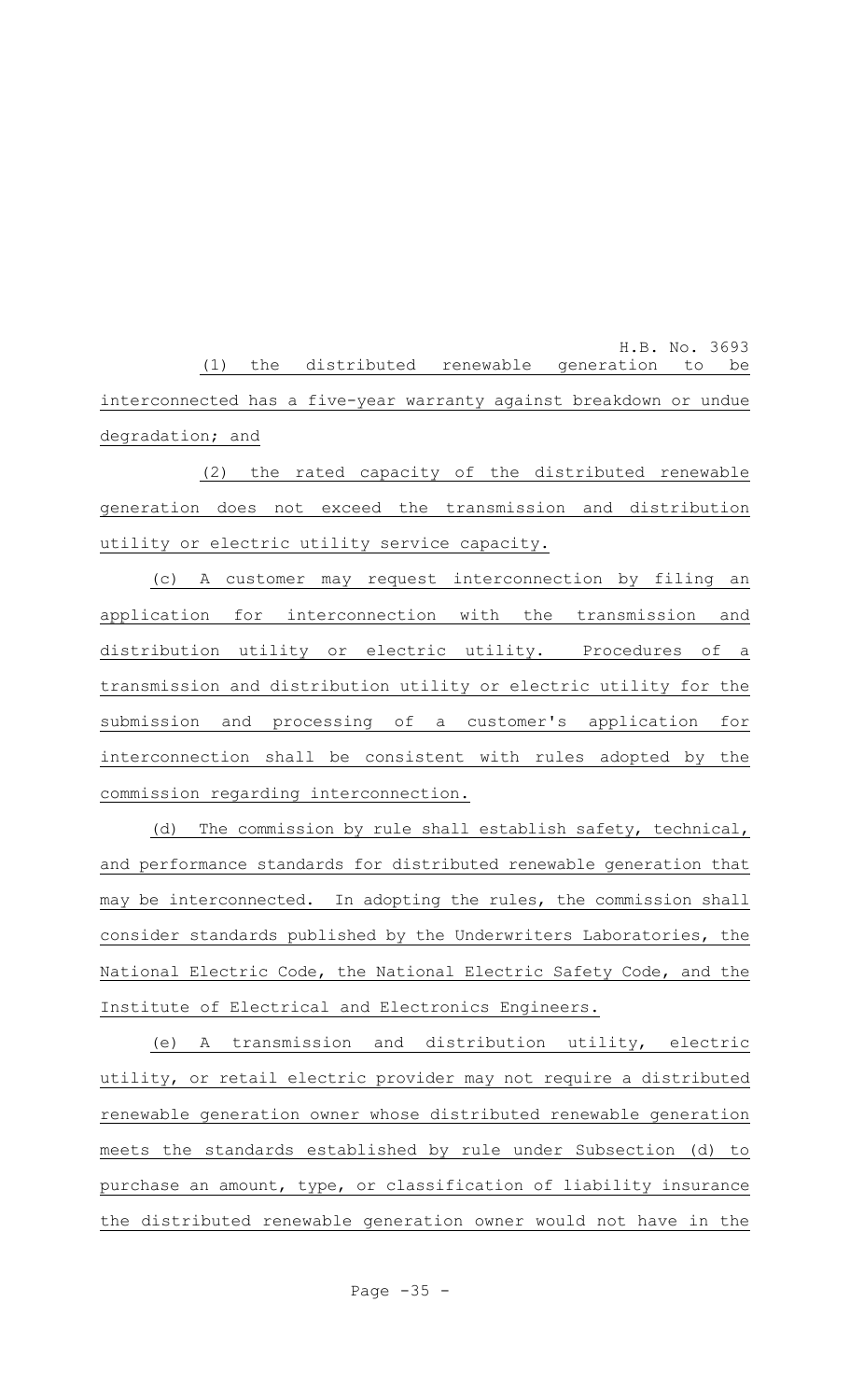#### H.B. No. 3693 absence of the distributed renewable generation.

(f) A transmission and distribution utility or electric utility shall make available to a distributed renewable generation owner for purposes of this section metering required for services provided under this section, including separate meters that measure the load and generator output or a single meter capable of measuring in-flow and out-flow at the point of common coupling meter point. The distributed renewable generation owner must pay the differential cost of the metering unless the meters are provided at no additional cost. Except as provided by this section, Section 39.107 applies to metering under this section.

(g) A renewable energy credit that is earned by a distributed renewable generation owner through the interconnection of a renewable electric system is the sole property of the distributed renewable generation owner unless the distributed renewable generation owner engages in a transaction to sell or trade the credit under Section 39.904. For electric utilities, the commission shall address the ownership of renewable energy credits associated with power sold to the utility.

(h) An electric utility or retail electric provider may contract with a distributed renewable generation owner so that:

(1) surplus electricity produced by distributed renewable generation is made available for sale to the transmission grid and distribution system; and

(2) the net value of that surplus electricity is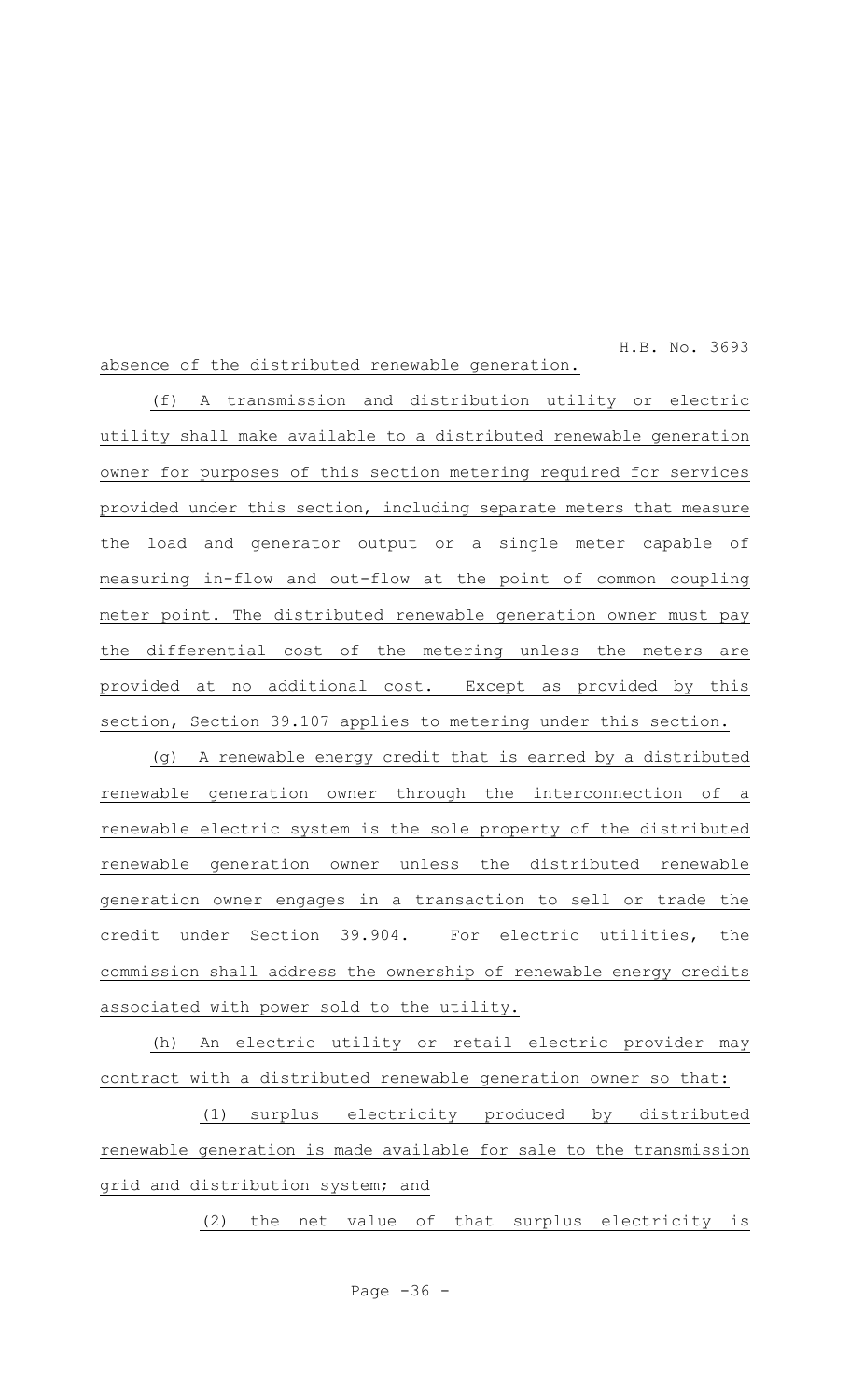## H.B. No. 3693 credited to the distributed renewable generation owner.

[(i) reserved]

(j) For distributed renewable generation owners in areas in which customer choice has been introduced, the distributed renewable generation owner must sell the owner's surplus electricity produced to the retail electric provider that serves the distributed renewable generation owner's load at a value agreed to between the distributed renewable generation owner and the provider that serves the owner's load which may include, but is not limited to, an agreed value based on the clearing price of energy at the time of day that the electricity is made available to the grid or it may be a credit applied to an account during a billing period that may be carried over to subsequent billing periods until the credit has been redeemed. The independent organization identified in Section 39.151 shall develop procedures so that the amount of electricity purchased from a distributed renewable generation owner under this section is accounted for in settling the total load served by the provider that serves that owner's load by January 1, 2009. A distributed renewable generation owner requesting net metering services for purposes of this section must have metering devices capable of providing measurements consistent with the independent organization's settlement requirements.

SECTION 27. Section 40.055(a), Utilities Code, is amended to read as follows:

(a) The municipal governing body or a body vested with the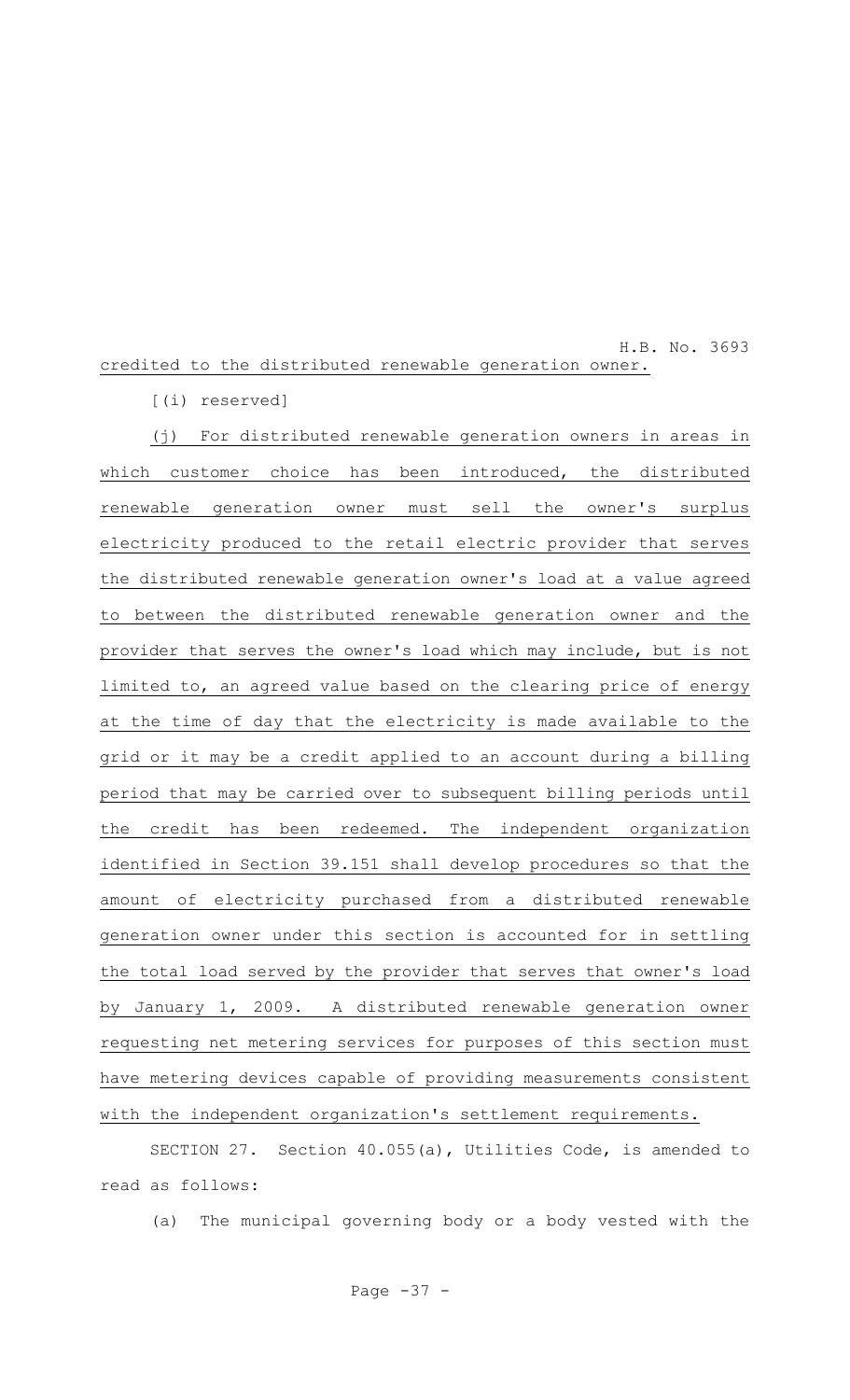H.B. No. 3693 power to manage and operate a municipally owned utility has exclusive jurisdiction to:

(1) set all terms of access, conditions, and rates applicable to services provided by the municipally owned utility, subject to Sections 40.054 and 40.056, including nondiscriminatory and comparable rates for distribution but excluding wholesale transmission rates, terms of access, and conditions for wholesale transmission service set by the commission under this subtitle, provided that the rates for distribution access established by the municipal governing body shall be comparable to the distribution access rates that apply to the municipally owned utility and the municipally owned utility's affiliates;

(2) determine whether to unbundle any energy-related activities and, if the municipally owned utility chooses to unbundle, whether to do so structurally or functionally;

(3) reasonably determine the amount of the municipally owned utility's stranded investment;

(4) establish nondiscriminatory transition charges reasonably designed to recover the stranded investment over an appropriate period of time, provided that recovery of retail stranded costs shall be from all existing or future retail customers, including the facilities, premises, and loads of those retail customers, within the utility's geographical certificated service area as it existed on May 1, 1999;

(5) determine the extent to which the municipally owned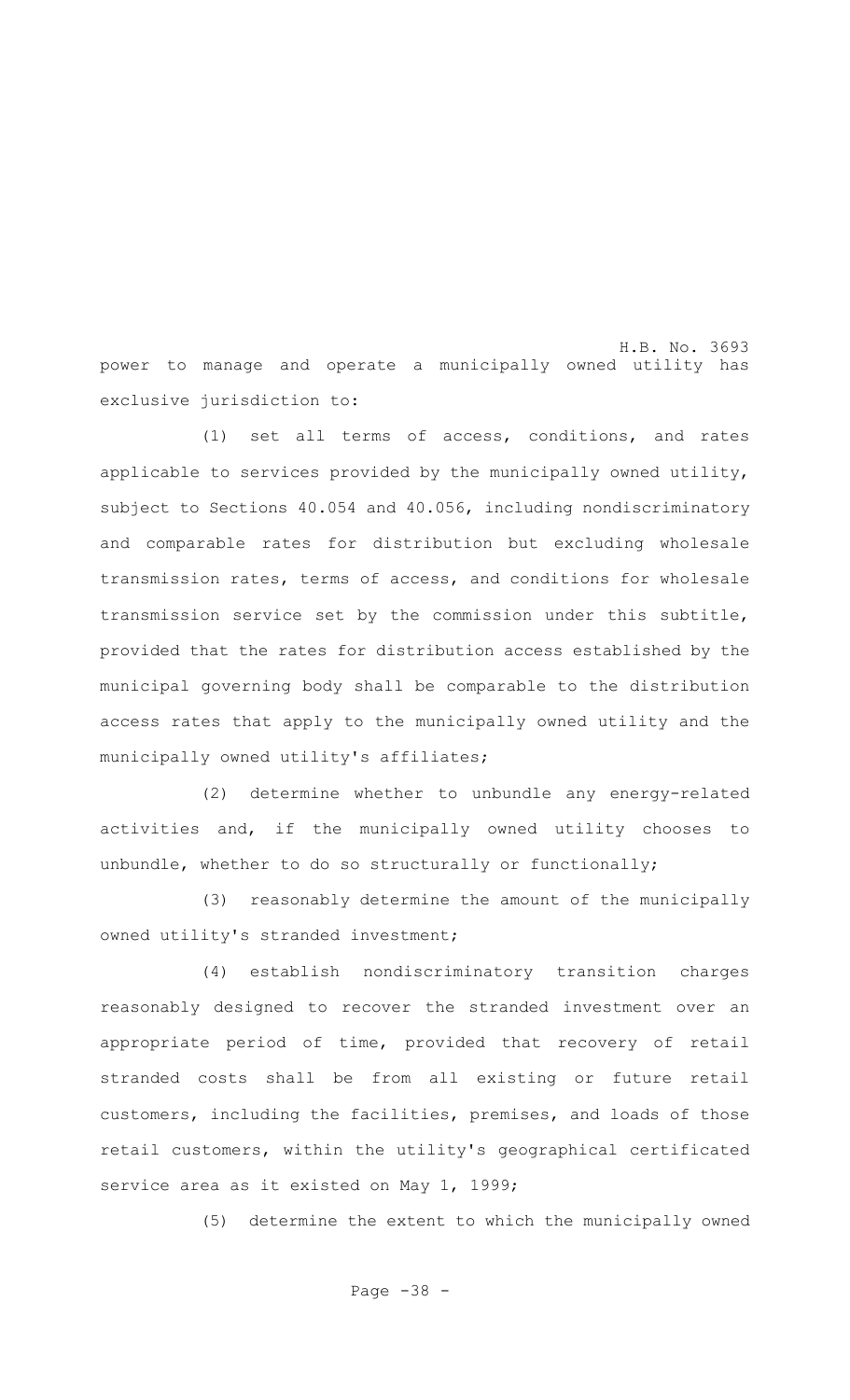H.B. No. 3693 utility will provide various customer services at the distribution level, including other services that the municipally owned utility is legally authorized to provide, or will accept the services from other providers;

(6) manage and operate the municipality's electric utility systems, including exercise of control over resource acquisition and any related expansion programs;

(7) establish and enforce service quality and reliability standards and consumer safeguards designed to protect retail electric customers, including safeguards that will accomplish the objectives of Sections 39.101(a) and (b), consistent with this chapter;

(8) determine whether a base rate reduction is appropriate for the municipally owned utility;

(9) determine any other utility matters that the municipal governing body or body vested with power to manage and operate the municipally owned utility believes should be included; [and]

(10) make any other decisions affecting the municipally owned utility's participation in customer choice that are not inconsistent with this chapter; and

(11) determine the extent to which the municipally owned utility offers energy efficiency programs and how the programs are administered by the utility, except as provided by Section 39.9051(e).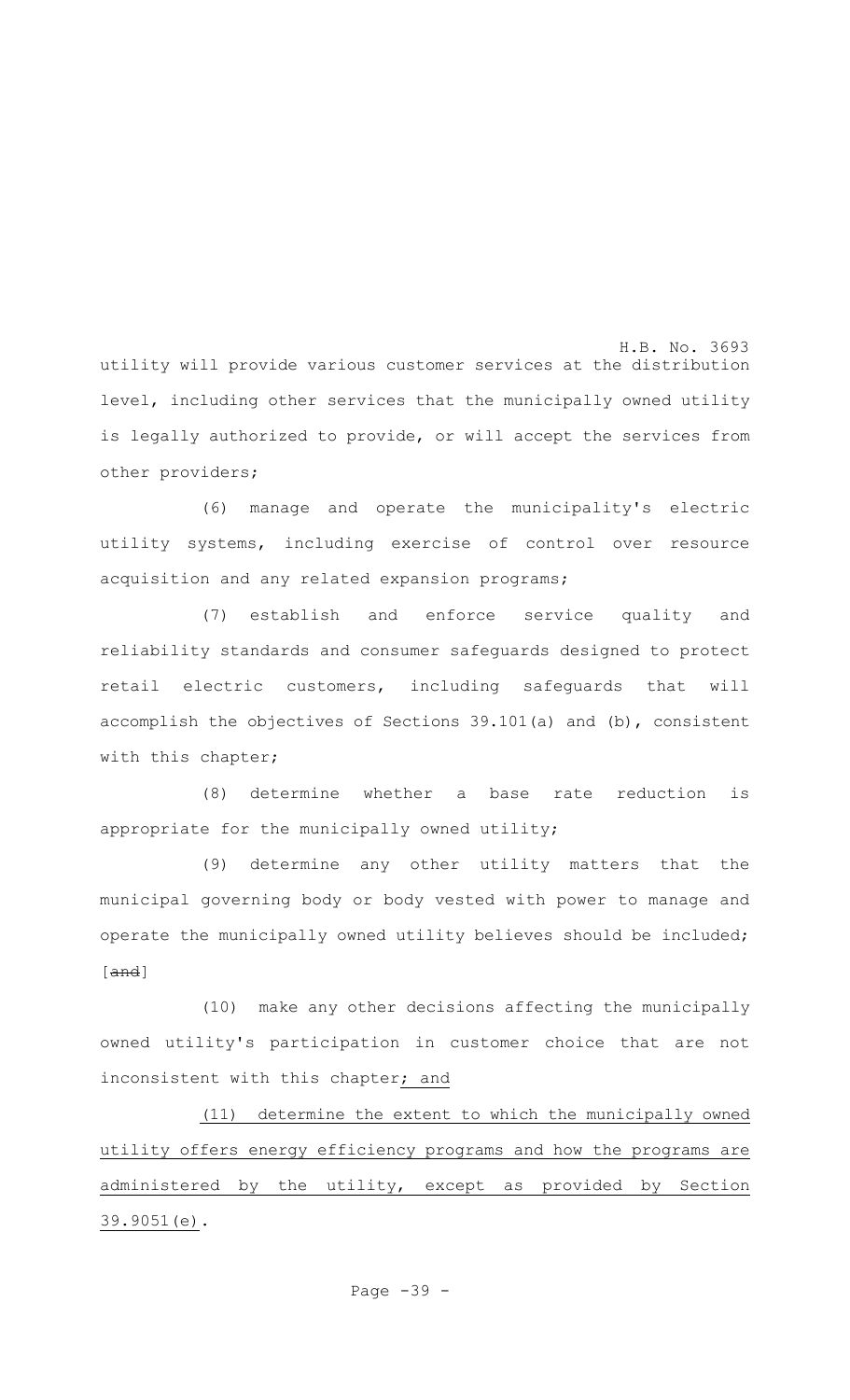H.B. No. 3693 SECTION 28. Section 41.055, Utilities Code, is amended to read as follows:

Sec. 41.055. JURISDICTION OF BOARD OF DIRECTORS. A board of directors has exclusive jurisdiction to:

(1) set all terms of access, conditions, and rates applicable to services provided by the electric cooperative, except as provided by Sections 41.054 and 41.056, including nondiscriminatory and comparable rates for distribution but excluding wholesale transmission rates, terms of access, and conditions for wholesale transmission service set by the commission under Subchapter A, Chapter 35, provided that the rates for distribution established by the electric cooperative shall be comparable to the distribution rates that apply to the electric cooperative and its subsidiaries;

(2) determine whether to unbundle any energy-related activities and, if the board of directors chooses to unbundle, whether to do so structurally or functionally;

(3) reasonably determine the amount of the electric cooperative's stranded investment;

(4) establish nondiscriminatory transition charges reasonably designed to recover the stranded investment over an appropriate period of time;

(5) determine the extent to which the electric cooperative will provide various customer services, including nonelectric services, or accept the services from other providers;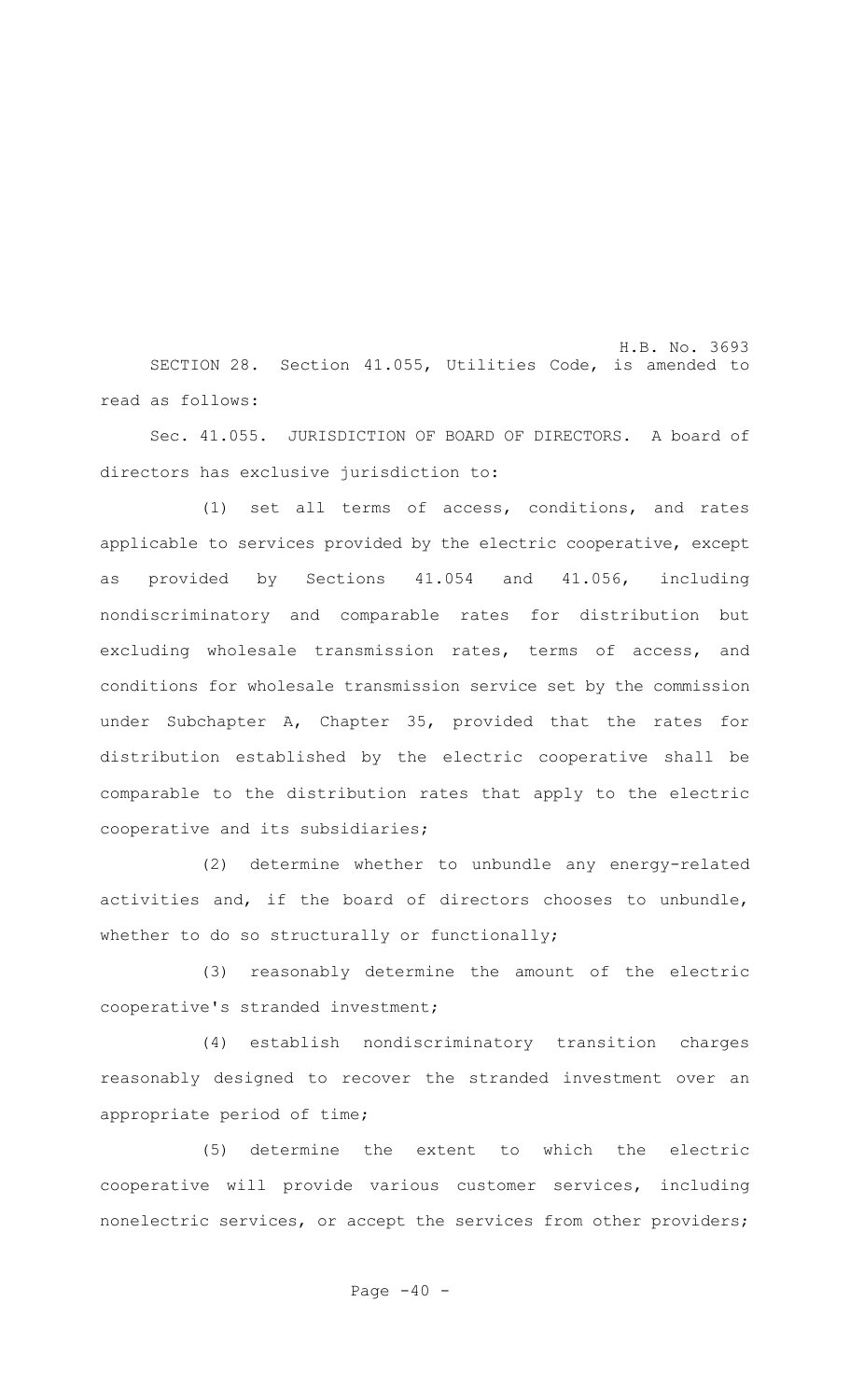H.B. No. 3693 (6) manage and operate the electric cooperative's utility systems, including exercise of control over resource acquisition and any related expansion programs;

(7) establish and enforce service quality standards, reliability standards, and consumer safeguards designed to protect retail electric customers;

(8) determine whether a base rate reduction is appropriate for the electric cooperative;

(9) determine any other utility matters that the board of directors believes should be included;

(10) sell electric energy and capacity at wholesale, regardless of whether the electric cooperative participates in customer choice;

(11) determine the extent to which the electric cooperative offers energy efficiency programs and how the programs are administered by the electric cooperative; and

 $(12)$   $[+11)$  make any other decisions affecting the electric cooperative's method of conducting business that are not inconsistent with the provisions of this chapter.

SECTION 29. The State Energy Conservation Office shall adopt rules implementing a procedure for stakeholder participation as required under Section 388.003(b-2), Health and Safety Code, as added by this Act, as soon as practicable after the effective date of this Act.

SECTION 30. (a) The energy conservation standards for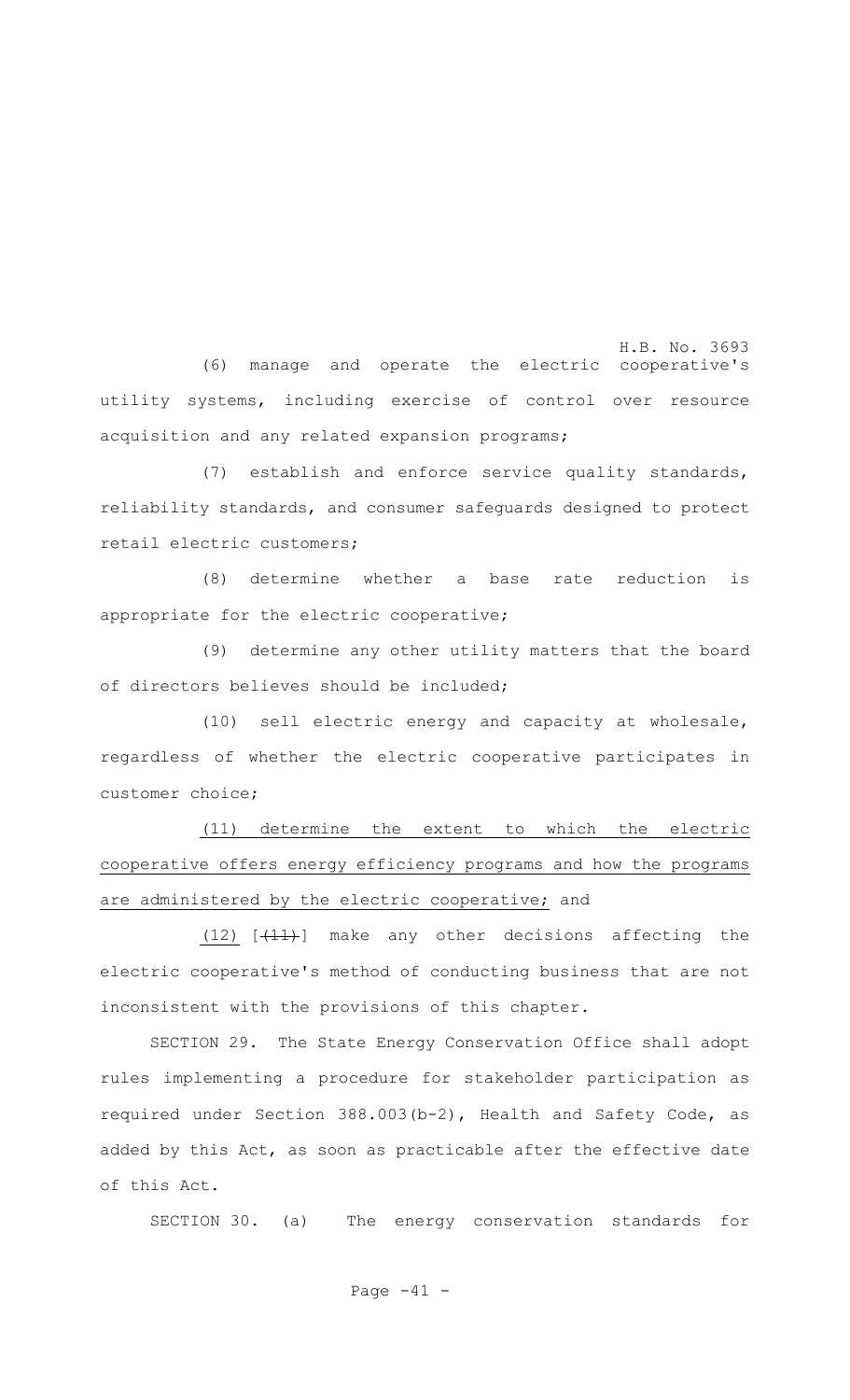H.B. No. 3693 equipment and appliances under Section 2158.301, Government Code, as added by this Act, apply to a purchase by a state agency on or after the effective date of this Act.

(b) The Texas Building and Procurement Commission shall develop a list of equipment and appliances under Section 2155.068, Government Code, as amended by this Act, as soon as practicable after the effective date of this Act.

SECTION 31. Section 2165.058(c), Government Code, as added by this Act, applies only to an entity that contracts with the Texas Building and Procurement Commission or another state agency to install or operate a vending machine on or after the effective date of this Act.

SECTION 32. The change in law made by this Act does not affect taxes imposed before the effective date of this Act, and the law in effect before the effective date of this Act is continued in effect for purposes of the liability for and collection of those taxes.

SECTION 33. This Act takes effect September 1, 2007.

President of the Senate Speaker of the House

I certify that H.B. No. 3693 was passed by the House on May 10, 2007, by the following vote: Yeas 141, Nays 0, 2 present, not voting; that the House refused to concur in Senate amendments to H.B. No. 3693 on May 25, 2007, and requested the appointment of a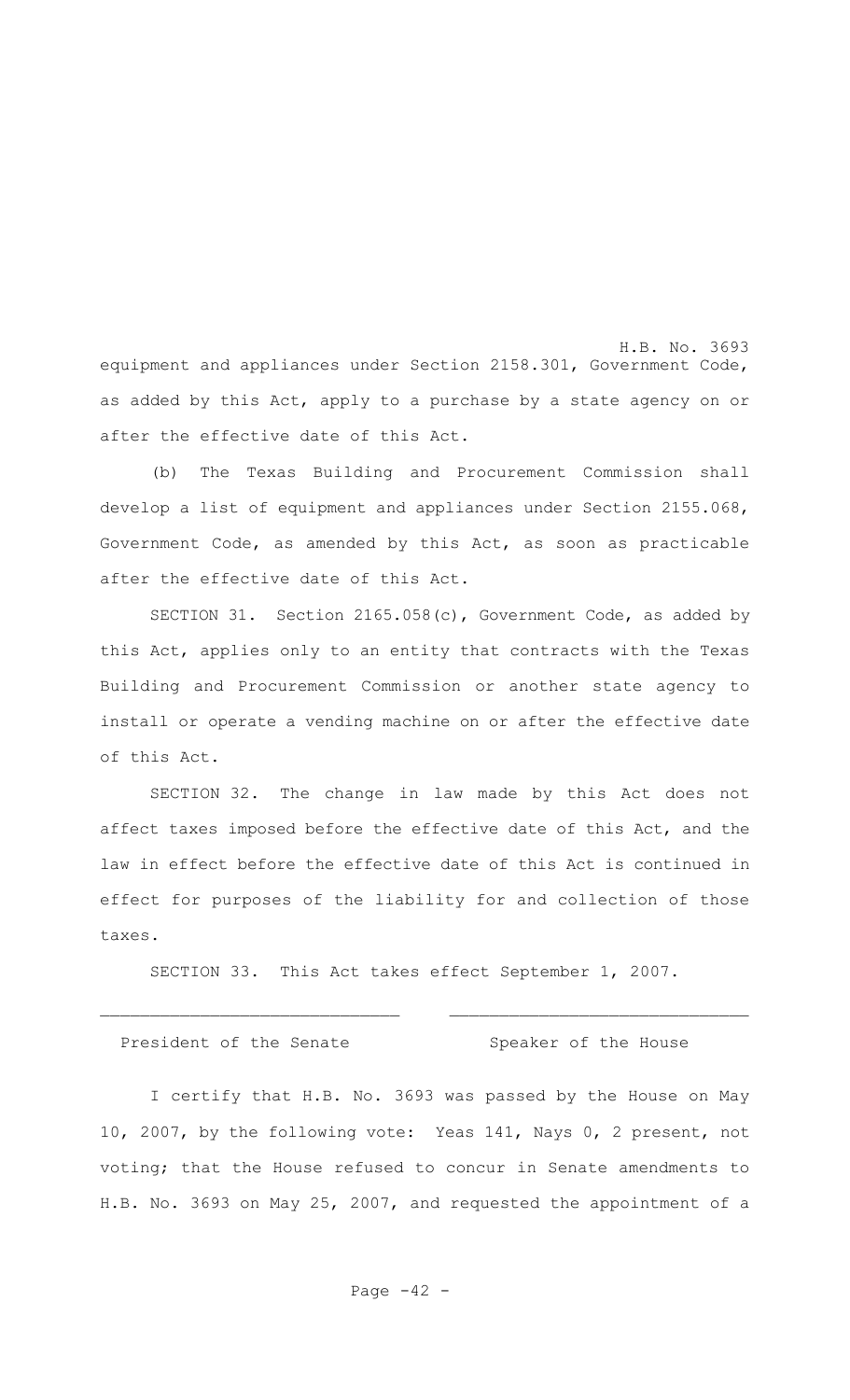H.B. No. 3693 conference committee to consider the differences between the two houses; and that the House adopted the conference committee report on H.B. No. 3693 on May 28, 2007, by the following vote: Yeas 140, Nays 2, 3 present, not voting.

Chief Clerk of the House